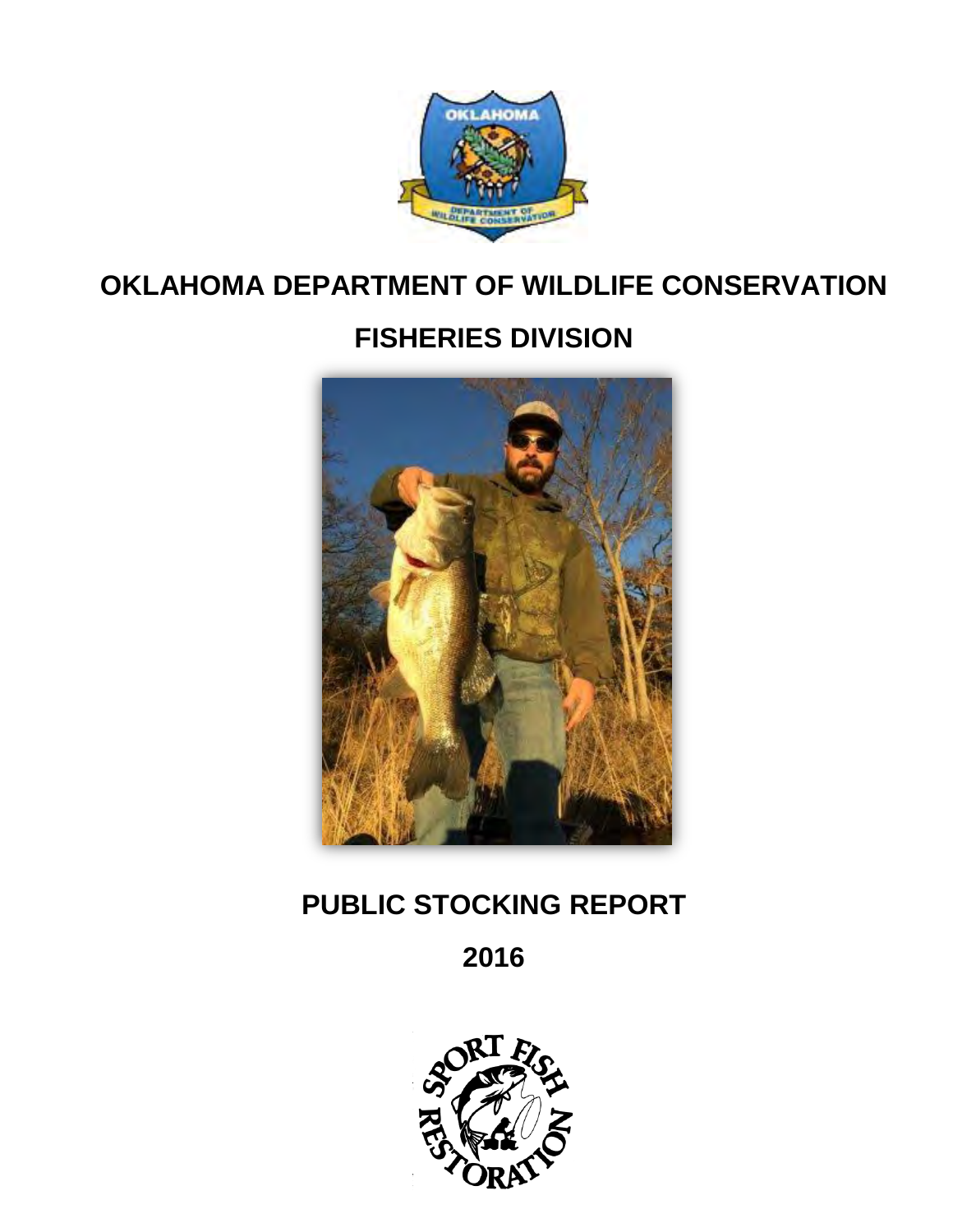### **Table Of Contents**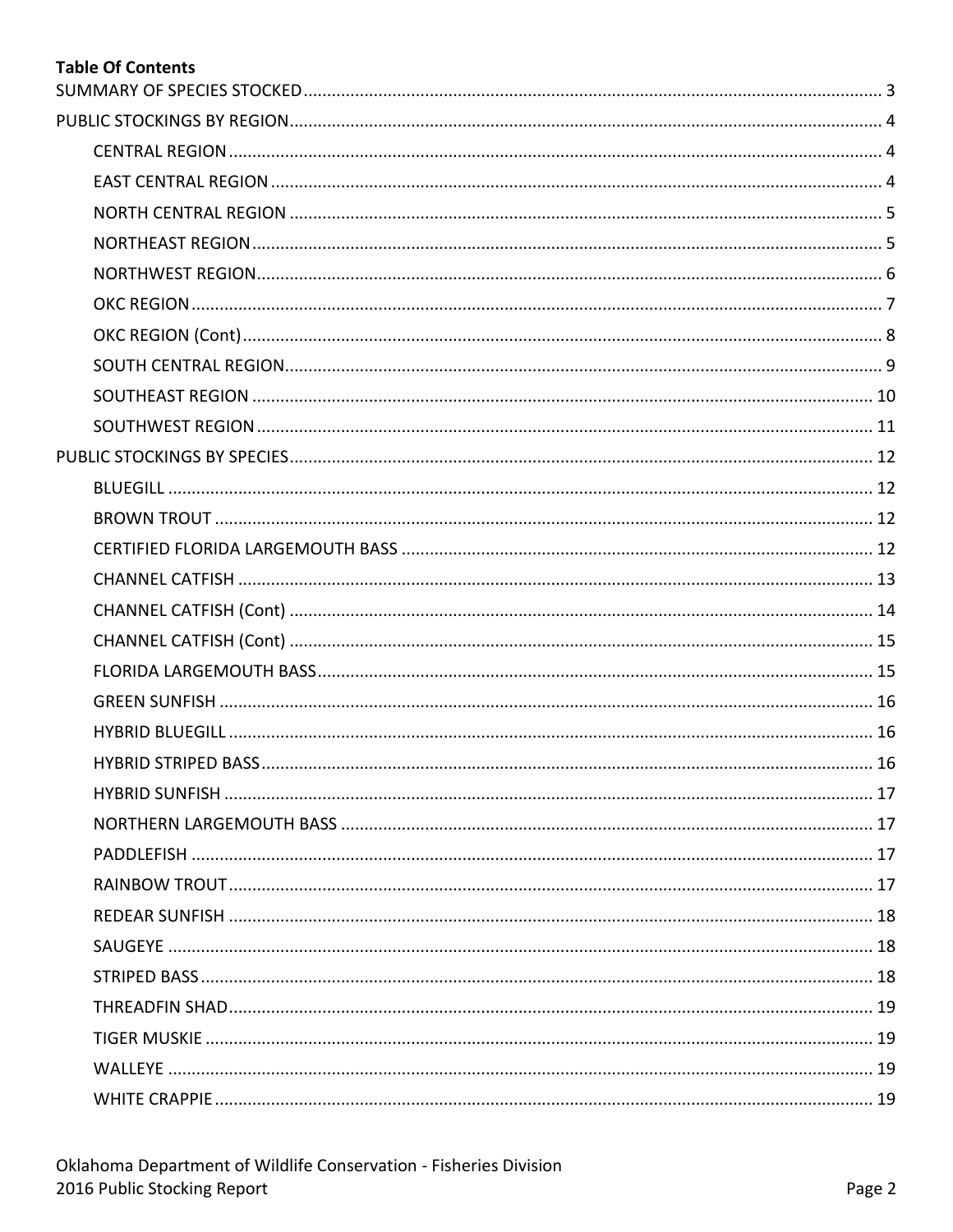### <span id="page-2-0"></span>**SUMMARY OF SPECIES STOCKED**

January 2016 through December 2016

| <b>Public Waters</b>                  |            |
|---------------------------------------|------------|
| <b>Bluegill</b>                       | 10,877     |
| <b>Brown Trout</b>                    | 30,205     |
| Certified Florida Largemouth Bass     | 1,200,922  |
| <b>Channel Catfish</b>                | 587,020    |
| <b>Florida Largemouth Bass</b>        | 3,409      |
| <b>Green Sunfish</b>                  | 1,142      |
| <b>Hybrid Bluegill</b>                | 5,397      |
| <b>Hybrid Striped Bass</b>            | 1,111,639  |
| <b>Hybrid Sunfish</b>                 | 935        |
| Northern Largemouth Bass              | 552        |
| Paddlefish                            | 2,112      |
| <b>Rainbow Trout</b>                  | 228,385    |
| <b>Redear Sunfish</b>                 | 16         |
| Saugeye                               | 1,618,405  |
| <b>Striped Bass</b>                   | 200,000    |
| <b>Threadfin Shad</b>                 | 12,592     |
| <b>Tiger Muskie</b>                   | 1,366      |
| Walleye                               | 5,389,547  |
| <b>White Crappie</b>                  | 85         |
| <b>Total Stocked in Public Waters</b> | 10,404,606 |
|                                       |            |
| <b>Private Farm Ponds</b>             |            |
| <b>Bluegill</b>                       | 318,750    |
| <b>Channel Catfish</b>                | 58,750     |
| Northern Largemouth Bass              | 57,400     |
| <b>Total Stocked in Farm Ponds</b>    | 434,900    |
|                                       |            |

**GRAND TOTAL STOCKED IN 2016 10,839,506**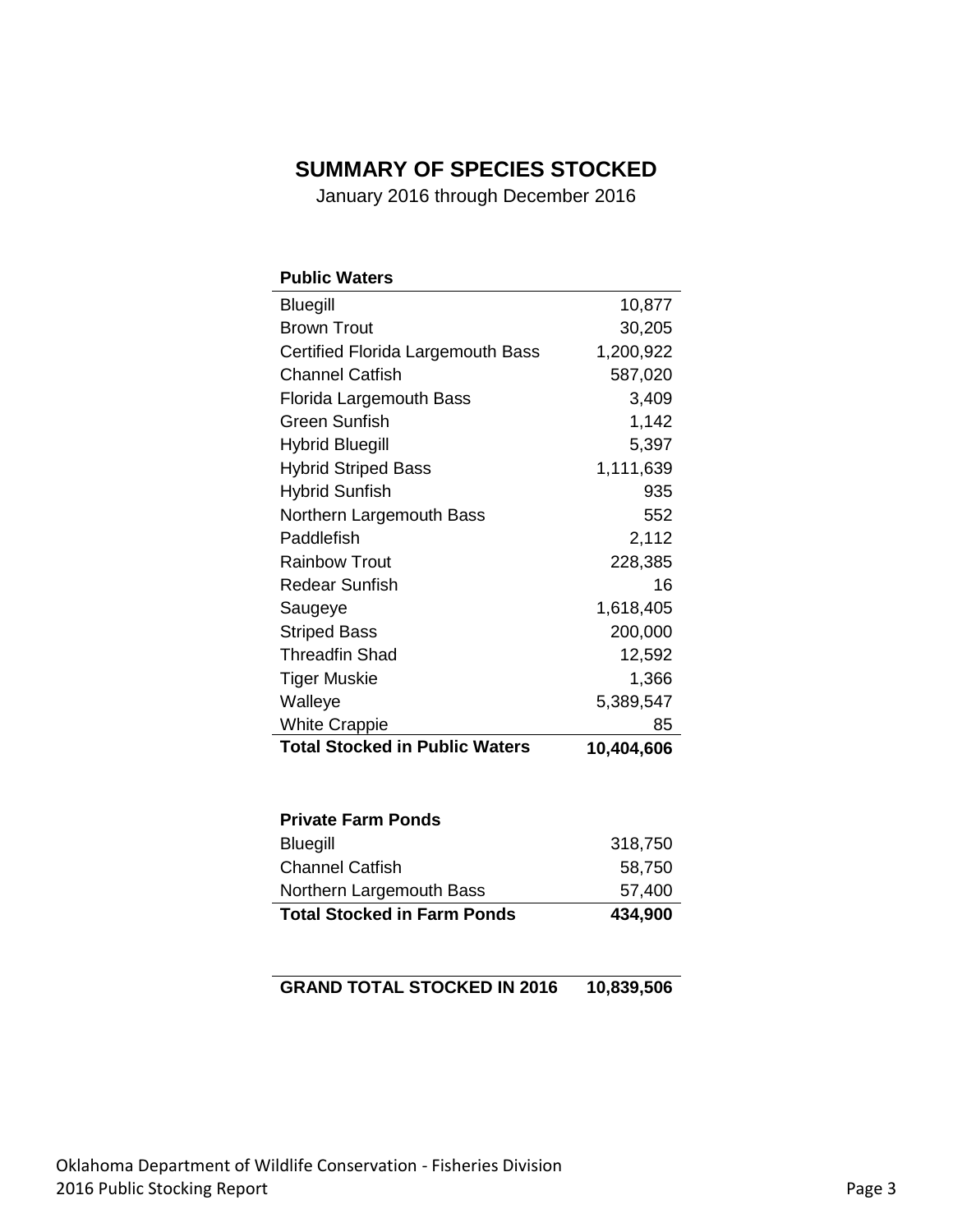### <span id="page-3-0"></span>**PUBLIC STOCKINGS BY REGION**

<span id="page-3-1"></span>

| <b>CENTRAL REGION</b>      |                            |               |             |               |
|----------------------------|----------------------------|---------------|-------------|---------------|
| <b>Water Stocked</b>       | <b>SPECIES</b>             | <b>NUMBER</b> | <b>SIZE</b> | County        |
| Clearview City             | <b>Channel Catfish</b>     | 1,000         | 7.00        | Okfuskee      |
| Eufaula                    | <b>Certified FLMB</b>      | 100,044       | 1.50        | McIntosh      |
| Gordon Cooper Tech Center  | <b>Channel Catfish</b>     | 200           | 14.00       | Pottawatomie  |
| Holdenville City           | <b>Certified FLMB</b>      | 7,315         | 1.50        | Hughes        |
| Holdenville City           | <b>Channel Catfish</b>     | 35,846        | 2.50        | Hughes        |
| Holdenville City           | Saugeye                    | 13,200        | 1.50        | Hughes        |
| Konawa School Campus       | <b>Channel Catfish</b>     | 200           | 14.00       | Seminole      |
| Okmulgee Kiddie #1         | <b>Channel Catfish</b>     | 450           | 14.00       | Okmulgee      |
| Okmulgee Kiddie #2         | <b>Channel Catfish</b>     | 450           | 14.00       | Okmulgee      |
| Prague                     | <b>Certified FLMB</b>      | 30,005        | 1.50        | Lincoln       |
| Shawnee #1                 | <b>Channel Catfish</b>     | 13,360        | fry         | Pottawatomie  |
| Shawnee #1                 | Saugeye                    | 26,400        | 1.50        | Pottawatomie  |
| Shawnee #2                 | <b>Channel Catfish</b>     | 11,000        | 7.00        | Pottawatomie  |
| Shawnee #2                 | Saugeye                    | 52,360        | 1.50        | Pottawatomie  |
| <b>Shawnee Clinic Pond</b> | <b>Channel Catfish</b>     | 200           | 14.00       | Pottawatomie  |
| Sportsman                  | <b>Certified FLMB</b>      | 30,017        | 1.5"        | Seminole      |
| Sportsman                  | <b>Channel Catfish</b>     | 13,720        | 7.00        | Seminole      |
| Sportsman                  | <b>Channel Catfish</b>     | 124           | 24.00       | Seminole      |
| Tecumseh                   | <b>Channel Catfish</b>     | 30,086        | 2.50        | Pottawatomie  |
| Tecumseh                   | <b>Channel Catfish</b>     | 10,324        | $6.5 - 7$   | Pottawatomie  |
| Wetumka                    | <b>Certified FLMB</b>      | 29,994        | 1.5         | Hughes        |
| Wetumka                    | <b>Channel Catfish</b>     | 6,760         | 7.00        | <b>Hughes</b> |
| Wewoka                     | Saugeye                    | 17,160        | 1.50        | Seminole      |
|                            | <b>Total Fish Stocked:</b> | 430,215       |             |               |

<span id="page-3-2"></span>

| <b>EAST CENTRAL REGION</b>      |                            |               |              |          |
|---------------------------------|----------------------------|---------------|--------------|----------|
| <b>Water Stocked</b>            | <b>SPECIES</b>             | <b>NUMBER</b> | <b>SIZE</b>  | County   |
| Gentry Creek Pond               | <b>Channel Catfish</b>     | 150           | 10.00        | Mcintosh |
| Greenleaf Kids Pond             | <b>Channel Catfish</b>     | 100           | 10.00        | Muskogee |
| Haskell City                    | <b>Channel Catfish</b>     | 1,000         | 7.00         | Muskogee |
| Honor Heights Park              | <b>Channel Catfish</b>     | 250           | 10.00        | Muskogee |
| Honor Heights Park              | Hybrid Bluegill            | 245           |              | Muskogee |
| Illinois River-Lower            | <b>Rainbow Trout</b>       | 47,082        | 10.69-11.83" | Sequoyah |
| Illinois River-Lower            | <b>Brown Trout</b>         | 10,412        | 6.00         | Sequoyah |
| Illinois River-Lower            | <b>Brown Trout</b>         | 2,645         | 10.00        | Sequoyah |
| Onapa City                      | <b>Certified FLMB</b>      | 100           | 10"          | Mcintosh |
| Onapa City                      | Threadfin Shad             | 3,000         | 3.00         | Mcintosh |
| Stigler City, John Wells        | Threadfin Shad             | 1,500         | 3.00         | Haskell  |
| <b>Stigler Golf Course Pond</b> | Hybrid Bluegill            | 250           |              | Haskell  |
| <b>Stillwell City</b>           | <b>Channel Catfish</b>     | 5,000         | 7.00         | Adair    |
| Taft                            | <b>Threadfin Shad</b>      | 1,500         | 3.00         | Muskogee |
|                                 | <b>Total Fish Stocked:</b> | 73,234        |              |          |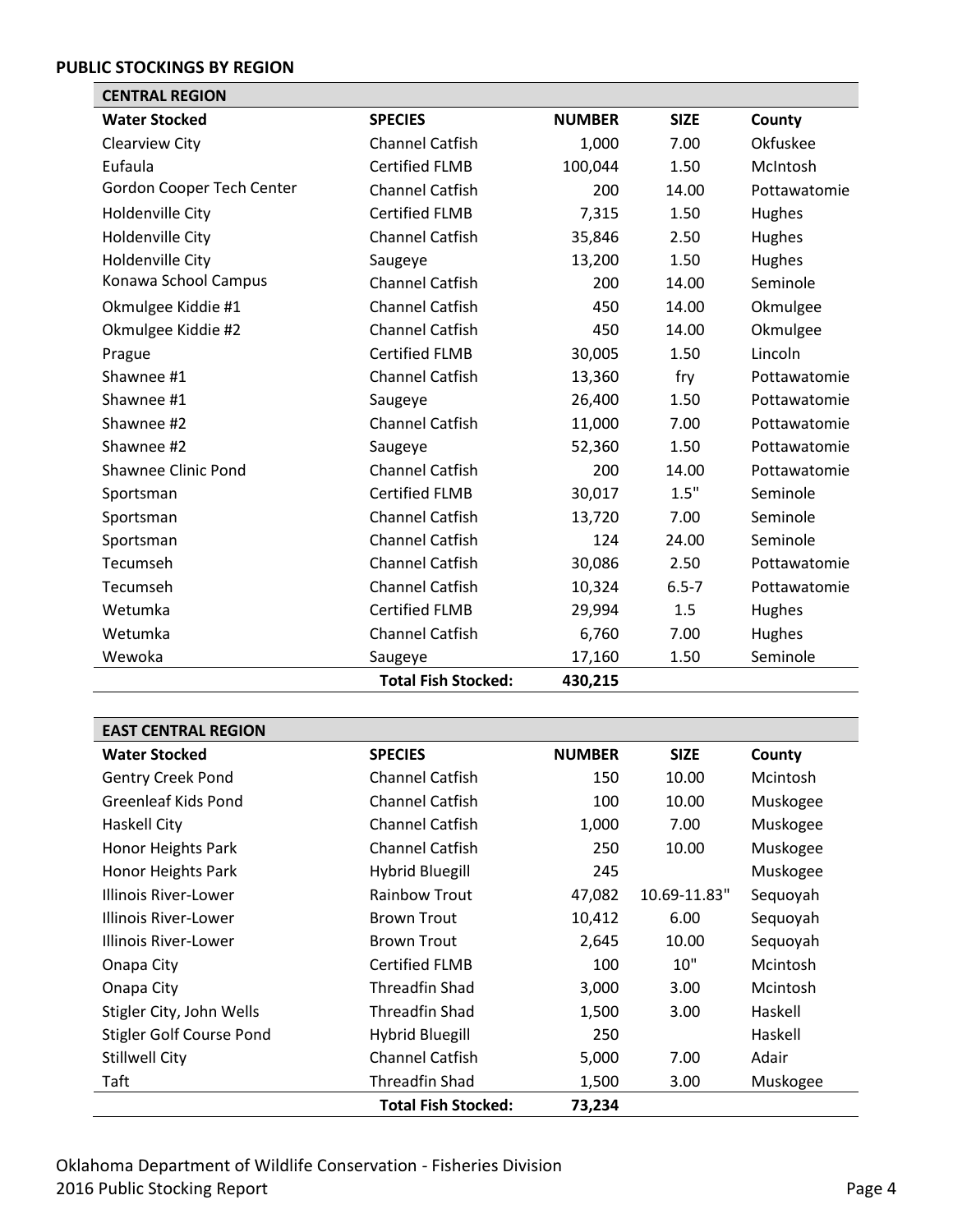<span id="page-4-0"></span>

| <b>NORTH CENTRAL REGION</b> |                            |               |             |              |
|-----------------------------|----------------------------|---------------|-------------|--------------|
| <b>Water Stocked</b>        | <b>SPECIES</b>             | <b>NUMBER</b> | <b>SIZE</b> | County       |
| <b>Birch</b>                | <b>Hybrid Striped Bass</b> | 13,840        | 1.75        | Osage        |
| Bluestem, Osage             | Saugeye                    | 21,000        | 1.50        | Osage        |
| Carl Blackwell              | <b>Hybrid Striped Bass</b> | 33,800        | 1.50        | Payne        |
| Carl Blackwell              | Saugeye                    | 67,600        | 1.50        | Payne        |
| Cleveland                   | <b>FLMB</b>                | 165           | 6"          | Pawnee       |
| Kaw                         | <b>Hybrid Striped Bass</b> | 134,780       | 1.50        | Kay          |
| Kaw                         | Walleye                    | 48,170        | 1.50        | Kay          |
| Lone Chimney                | <b>FLMB</b>                | 210           | 6"          | Payne        |
| McMurtry                    | Saugeye                    | 34,600        | 1.50        | <b>Noble</b> |
| Perry CCC                   | <b>FLMB</b>                | 80            | 6"          | Noble        |
| Ponca City Lake             | <b>Hybrid Striped Bass</b> | 8,040         | 1.50        | Kay          |
| Ponca City Lake             | Saugeye                    | 21,000        | 1.50        | Kay          |
| Shell Lake                  | Saugeye                    | 18,900        | 1.50        | Osage        |
| Shidler                     | <b>FLMB</b>                | 40            | 6"          | Osage        |
| Skiatook                    | <b>Certified FLMB</b>      | 2,310         | 1.50        | Osage        |
| Skiatook                    | <b>Hybrid Striped Bass</b> | 122,800       | 1.50        | Osage        |
| Skiatook                    | Walleye                    | 102,340       | 1.25        | Osage        |
| Sooner                      | <b>Certified FLMB</b>      | 59,990        | 1.5"        | Noble        |
| Sooner                      | <b>Hybrid Striped Bass</b> | 54,000        | 1.50        | Noble        |
| Sooner                      | Saugeye                    | 65,250        | 1.25        | Noble        |
| Sooner                      | Saugeye                    | 42,750        | 1.50        | Noble        |
| Sooner                      | <b>Striped Bass</b>        | 200,000       | fry         | Noble        |
|                             | <b>Total Fish Stocked:</b> | 1,051,665     |             |              |

<span id="page-4-1"></span>

| <b>NORTHEAST REGION</b>   |                            |               |             |            |
|---------------------------|----------------------------|---------------|-------------|------------|
| <b>Water Stocked</b>      | <b>SPECIES</b>             | <b>NUMBER</b> | <b>SIZE</b> | County     |
| <b>Bixhoma</b>            | Certified FLMB             | 15,015        | 1.50        | Wagoner    |
| Ft. Gibson Lake           | <b>FLMB</b>                | 1,000         | 10.00       | Wagoner    |
| Grand                     | <b>Hybrid Striped Bass</b> | 100,350       | 1.50        | Delaware   |
| Kelly Lane Park, Sapulpa  | Channel Catfish            | 102           | 13.00       | Creek      |
| Kelly Lane Park, Sapulpa  | <b>Hybrid Bluegill</b>     | 400           | 5.00        | Creek      |
| Lake Fucha                | <b>FLMB</b>                | 1,046         | 10.00       | Delaware   |
| Lee Lake                  | <b>Channel Catfish</b>     | 1,101         | 13.00       | Washington |
| Oologah                   | <b>Hybrid Striped Bass</b> | 100,000       | 1.50        | Rogers     |
| Spring River-Grand Lake   | Paddlefish                 | 2,112         | 14.84       | Ottawa     |
| Veterans Park Pond        | <b>Channel Catfish</b>     | 102           | 13.00       | Tulsa      |
| <b>Veterans Park Pond</b> | Hybrid Bluegill            | 200           | 5.00        | Tulsa      |
|                           | <b>Total Fish Stocked:</b> | 221,428       |             |            |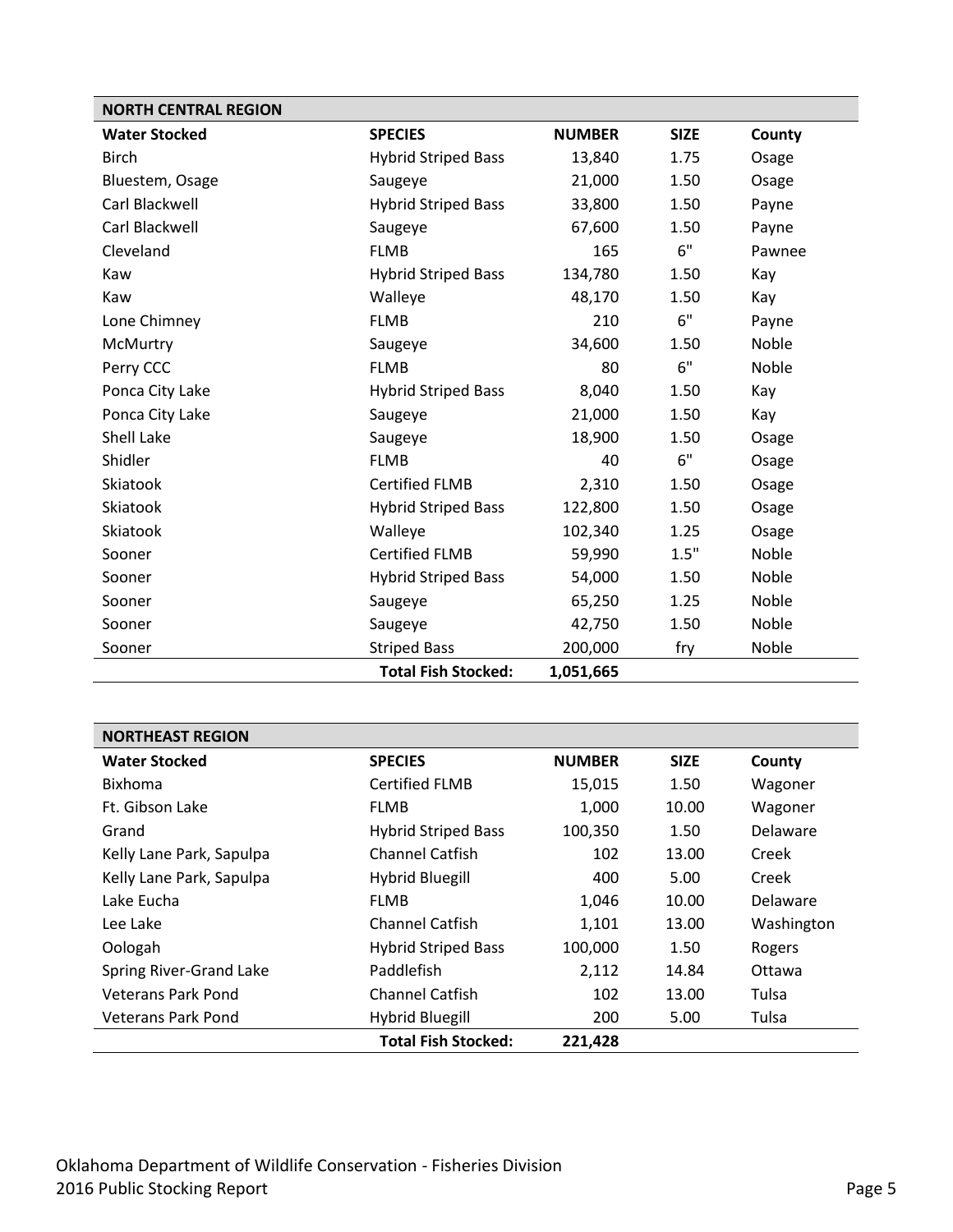<span id="page-5-0"></span>

| <b>NORTHWEST REGION</b>        |                            |               |             |                    |
|--------------------------------|----------------------------|---------------|-------------|--------------------|
| <b>Water Stocked</b>           | <b>SPECIES</b>             | <b>NUMBER</b> | <b>SIZE</b> | <b>County</b>      |
| Alva City Hatfield Park        | <b>Channel Catfish</b>     | 300           | 4           | Woods              |
| <b>American Horse</b>          | <b>Channel Catfish</b>     | 14,319        | 3.00        | Blaine             |
| <b>Beaver Dunes State Park</b> | <b>Channel Catfish</b>     | 204           | 14.00       | <b>Beaver</b>      |
| Black Kettle (Dead Indian)     | Bluegill                   | 10,000        | 3.00        | Roger Mills        |
| <b>Black Kettle Pond</b>       | <b>Channel Catfish</b>     | 18,000        | 4.00        | Roger Mills        |
| Canton                         | <b>Hybrid Striped Bass</b> | 54,040        | 1.75        | <b>Blaine</b>      |
| Canton                         | Northern LMB               | 500           | 3.00        | Blaine             |
| Canton                         | Walleye                    | 129,960       | 1.50        | <b>Blaine</b>      |
| Canton                         | Walleye                    | 2,200,000     | fry         | Blaine             |
| Chambers                       | <b>Channel Catfish</b>     | 8,000         | 4.00        | <b>Beaver</b>      |
| <b>Crosslin Park Pond</b>      | <b>Channel Catfish</b>     | 403           | 14.00       | Garfield           |
| Crystal Beach Lake             | <b>Channel Catfish</b>     | 1,000         | 4.00        | Woodward           |
| Enid Gov't Springs North       | <b>Channel Catfish</b>     | 103           | 14.00       | Garfield           |
| <b>Etling</b>                  | <b>Rainbow Trout</b>       | 15,940        | $9 - 14"$   | Cimarron           |
| <b>Etling</b>                  | <b>Channel Catfish</b>     | 16,000        | 4.00        | Cimarron           |
| <b>Etling</b>                  | <b>Tiger Muskie</b>        | 1,200         | 13.00       | Cimarron           |
| <b>Etling</b>                  | <b>Tiger Muskie</b>        | 166           | $9 - 10"$   | Cimarron           |
| Foss                           | Walleye                    | 1,190,000     | Fry         | Custer             |
| Ft. Supply                     | Walleye                    | 1,500,000     | Fry         | Woodward           |
| Gage City Lake                 | <b>Channel Catfish</b>     | 600           | 4.00        | Ellis              |
| <b>Great Salt Plains</b>       | <b>Channel Catfish</b>     | 89,392        | $2 - 4"$    | Alfalfa            |
| <b>Great Salt Plains</b>       | Saugeye                    | 110,600       | 1.50        | Alfalfa            |
| Lake Elmer                     | <b>Certified FLMB</b>      | 150           | 10.00       | Kingfisher         |
| Lake Elmer                     | <b>Certified FLMB</b>      | 60,026        | 1.5"        | Kingfisher         |
| Lake Elmer                     | <b>Channel Catfish</b>     | 14,005        | 3.00        | Kingfisher         |
| Meadow Lake, Enid              | <b>Channel Catfish</b>     | 505           | 14.00       | Garfield           |
| Skipout                        | <b>Channel Catfish</b>     | 6,000         | 4.00        | Roger Mills        |
| Skipout                        | <b>FLMB</b>                | 120           | 10.00       | <b>Roger Mills</b> |
| Spring Creek, Roger Mills Co.  | Channel Catfish            | 6,000         | 4.00        | <b>Roger Mills</b> |
| Vincent                        | <b>Channel Catfish</b>     | 16,000        | 4.00        | Ellis              |
| Vincent                        | <b>FLMB</b>                | 400           | 10.00       | Ellis              |
| Watonga                        | Rainbow Trout              | 12,160        | 14.00       | Blaine             |
| Watonga                        | <b>Rainbow Trout</b>       | 4,148         | $9 - 14$    | Blaine             |
| Watonga                        | Channel Catfish            | 6,000         | $2 - 4"$    | Blaine             |
| Watonga                        | <b>FLMB</b>                | 125           | 10.00       | <b>Blaine</b>      |
|                                | <b>Total Fish Stocked:</b> | 5,486,366     |             |                    |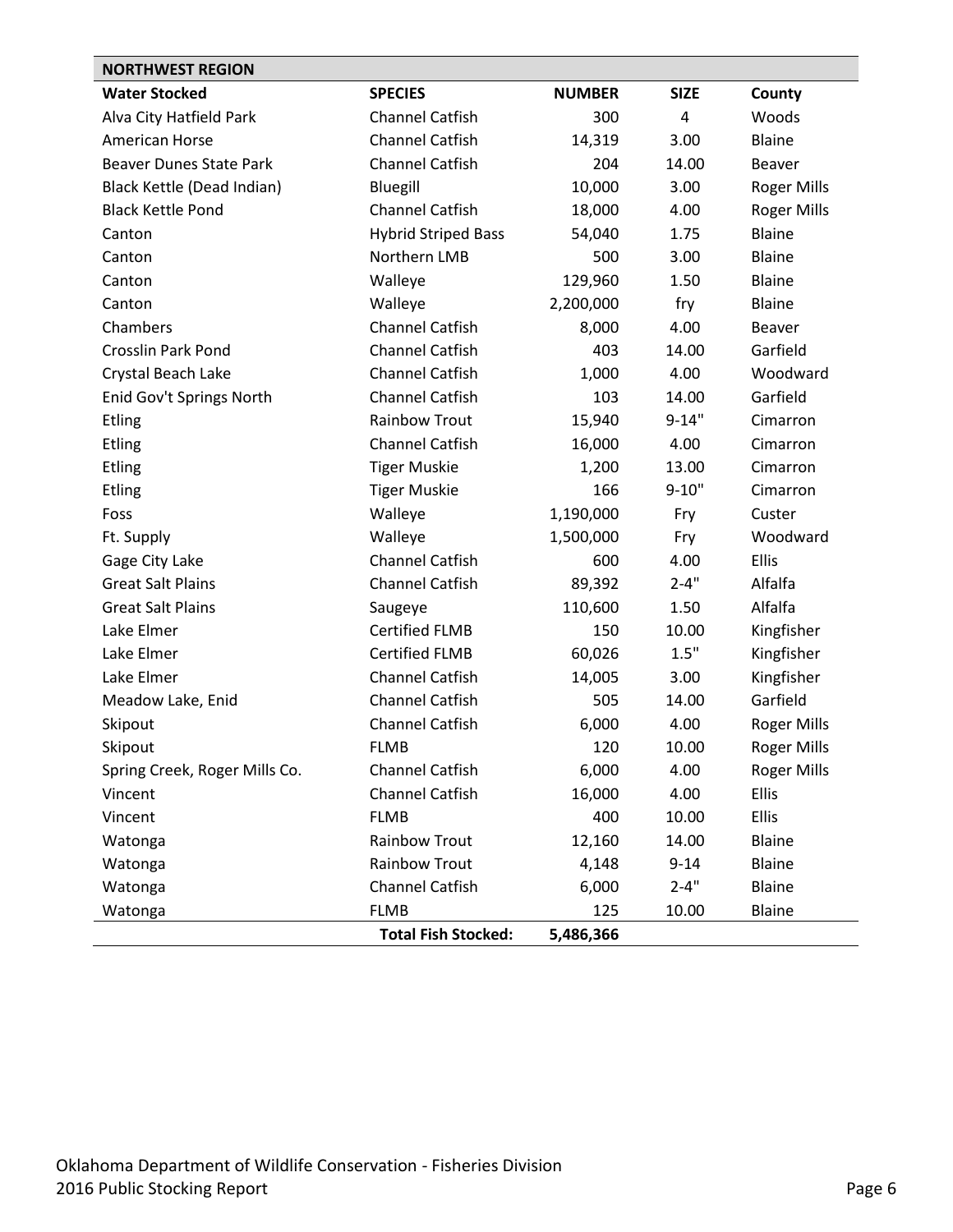<span id="page-6-0"></span>

| <b>OKC REGION</b>              |                            |               |             |           |
|--------------------------------|----------------------------|---------------|-------------|-----------|
| <b>Water Stocked</b>           | <b>SPECIES</b>             | <b>NUMBER</b> | <b>SIZE</b> | County    |
| Arcadia                        | <b>Hybrid Striped Bass</b> | 9,130         | 1.5         | Oklahoma  |
| <b>Beatty Mulhausen Park</b>   | <b>Channel Catfish</b>     | 858           | 14          | Oklahoma  |
| <b>Beatty Mulhausen Park</b>   | <b>Hybrid Bluegill</b>     | 300           | 5           | Oklahoma  |
| Bickham & Rudkin, Edmond       | <b>Channel Catfish</b>     | 807           | 14.00       | Oklahoma  |
| <b>Buck Thomas, Moore</b>      | Channel Catfish            | 219           | 14.00       | Cleveland |
| Choctaw-Ten Acre               | <b>Channel Catfish</b>     | 450           | 14.00       | Oklahoma  |
| Crystal Lake (OKC)             | <b>Channel Catfish</b>     | 218           | 14.00       | Oklahoma  |
| Dolese Youth Park Pond (OKC)   | <b>Rainbow Trout</b>       | 880           | 10.00       | Oklahoma  |
| Dolese Youth Park Pond (OKC)   | <b>Rainbow Trout</b>       | 1,798         | 12.00       | Oklahoma  |
| Dolese Youth Park Pond (OKC)   | <b>Rainbow Trout</b>       | 2,307         | 14.00       | Oklahoma  |
| Dolese Youth Park Pond (OKC)   | <b>Channel Catfish</b>     | 400           | 9.00        | Oklahoma  |
| Dolese Youth Park Pond (OKC)   | Channel Catfish            | 400           | 14.00       | Oklahoma  |
| Dolese Youth Park Pond (OKC)   | <b>Hybrid Bluegill</b>     | 700           | 5.00        | Oklahoma  |
| Eagle Lake, Del City           | Channel Catfish            | 1,734         | 13.00       | Oklahoma  |
| Edwards Park Pond (OKC)        | Bluegill                   | 198           | 2.00        | Oklahoma  |
| Edwards Park Pond (OKC)        | <b>Channel Catfish</b>     | 60            | 5.75        | Oklahoma  |
| <b>Edwards Park Pond (OKC)</b> | Green Sunfish              | 1,142         | 2.00        | Oklahoma  |
| Edwards Park Pond (OKC)        | <b>Hybrid Bluegill</b>     | 770           | 5.00        | Oklahoma  |
| Edwards Park Pond (OKC)        | <b>Redear Sunfish</b>      | 16            | 2.00        | Oklahoma  |
| El Reno - Southern Hills North | Channel Catfish            | 356           | 13.00       | Canadian  |
| El Reno - Southern Hills South | <b>Channel Catfish</b>     | 251           | 13.00       | Canadian  |
| El Reno City                   | Saugeye                    | 5,000         | 1.50        | Canadian  |
| Griffin Park, Norman           | Channel Catfish            | 509           | 13.00       | Cleveland |
| <b>Guthrie - Mineral Wells</b> | Channel Catfish            | 400           | 14.00       | Logan     |
| <b>Guthrie - Mineral Wells</b> | <b>Hybrid Bluegill</b>     | 600           | 5.00        | Logan     |
| <b>Guthrie Highland Park</b>   | Channel Catfish            | 61            | 14.00       | Logan     |
| Hafer Park Pond, Edmond        | <b>Channel Catfish</b>     | 63            | 14.00       | Oklahoma  |
| Heritage Park Pond (Harrah)    | <b>Channel Catfish</b>     | 400           | 9.30        | Oklahoma  |
| Heritage Park Pond (Harrah)    | <b>Channel Catfish</b>     | 400           | 14.00       | Oklahoma  |
| Kids Lake (OKC)                | Channel Catfish            | 600           | 9.00        | Oklahoma  |
| Kids Lake (OKC)                | Channel Catfish            | 333           | 14.00       | Oklahoma  |
| Lake Hefner                    | Walleye                    | 151,652       | 1.00        | Oklahoma  |
| Lake Thunderbird               | Saugeye                    | 147,800       | 1.50        | Cleveland |
| Lazy E Arena                   | <b>Hybrid Bluegill</b>     | 537           | 4.00        | Logan     |
| Lazy E Arena                   | <b>Hybrid Bluegill</b>     | 1,145         | 6.00        | Logan     |
| Legion Park Pond, El Reno      | Channel Catfish            | 400           | 9.30        | Canadian  |
| Legion Park Pond, El Reno      | Channel Catfish            | 206           | 13.00       | Canadian  |
| Lexington WMA Ponds            | Channel Catfish            | 1,334         | 6.50        | Cleveland |
| Liberty Lake (Logan County)    | <b>Channel Catfish</b>     | 605           | 13.00       | Logan     |
| Midwest City- Soldier Creek    | Channel Catfish            | 200           | 14.00       | Oklahoma  |
| Midwest City- Soldier Creek    | <b>Hybrid Sunfish</b>      | 360           | 7.00        | Oklahoma  |
| Mitch Park Pond, Edmond        | Channel Catfish            | 53            | 14.00       | Oklahoma  |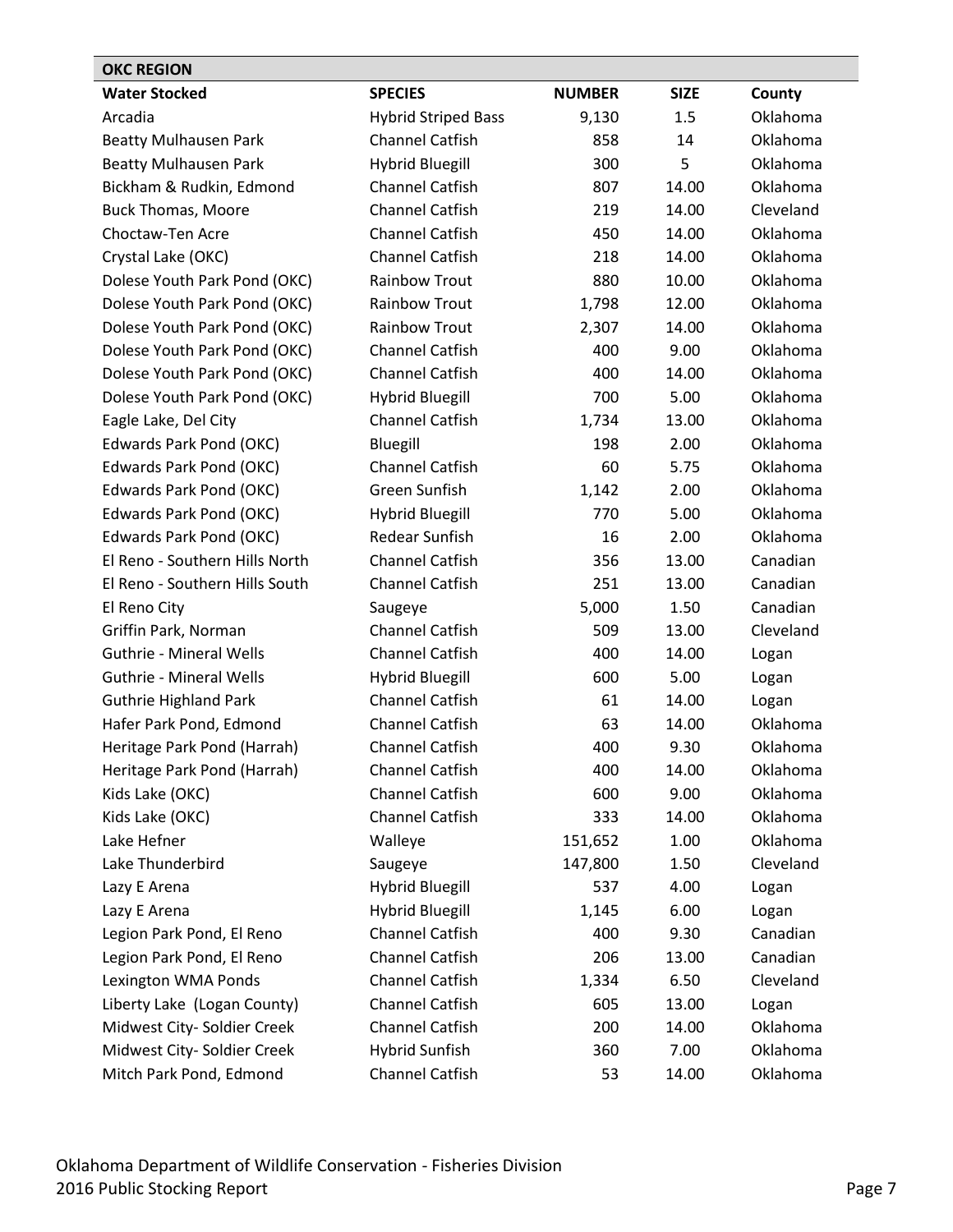<span id="page-7-0"></span>

| <b>OKC REGION (cont)</b>         |                            |               |             |           |
|----------------------------------|----------------------------|---------------|-------------|-----------|
| <b>Water Stocked</b>             | <b>SPECIES</b>             | <b>NUMBER</b> | <b>SIZE</b> | County    |
| Moore Little River Park - North  | <b>Channel Catfish</b>     | 200           | 9.30        | Cleveland |
| Moore Little River Park - North  | <b>Channel Catfish</b>     | 200           | 15.00       | Cleveland |
| Moore Little River Park - South  | <b>Channel Catfish</b>     | 300           | 9.30        | Cleveland |
| Moore Little River Park - South  | <b>Channel Catfish</b>     | 300           | 15.00       | Cleveland |
| Mulvey Pond, Yukon City Park     | <b>Channel Catfish</b>     | 659           | 14.00       | Canadian  |
| NE Lions Park, Norman            | <b>Channel Catfish</b>     | 600           | 13.00       | Cleveland |
| Oklahoma River May Basin         | Bluegill                   | 679           | $2$ to 6    | Oklahoma  |
| Oklahoma River May Basin         | <b>Channel Catfish</b>     | 1,050         | 5.00        | Oklahoma  |
| Oklahoma River May Basin         | <b>Channel Catfish</b>     | 20            | 16 to 28    | Oklahoma  |
| Oklahoma River May Basin         | <b>Channel Catfish</b>     | 10            | $3$ to $8$  | Oklahoma  |
| Oklahoma River May Basin         | <b>Hybrid Striped Bass</b> | 6,666         | 1.00        | Oklahoma  |
| Oklahoma River May Basin         | <b>LMB</b>                 | 52            | 3 to 16     | Oklahoma  |
| Oklahoma River May Basin         | White crappie              | 85            | $2$ to $10$ | Oklahoma  |
| Oklahoma River Western Basin     | <b>Channel Catfish</b>     | 1,550         | 5.00        | Oklahoma  |
| Oklahoma River Western Basin     | <b>Hybrid Striped Bass</b> | 6,666         | 1.00        | Oklahoma  |
| Overholser                       | <b>Hybrid Striped Bass</b> | 283,305       | 1.00        | Oklahoma  |
| Pauls Valley City                | Saugeye                    | 11,700        | 1.50        | Garvin    |
| Robertson Pond, Yukon Sr. Center | <b>Channel Catfish</b>     | 108           | 14.00       | Canadian  |
| Route 66 Park Pond A             | <b>Channel Catfish</b>     | 200           | 9.00        | Canadian  |
| South Lake Park West (OKC)       | <b>Channel Catfish</b>     | 180           | 9.00        | Cleveland |
| <b>Stanley Draper</b>            | <b>Channel Catfish</b>     | 10,536        | 5.50        | Cleveland |
| Welch Park Pond, Yukon           | <b>Channel Catfish</b>     | 407           | 14.00       | Canadian  |
| Welch Park Pond, Yukon           | <b>Hybrid Bluegill</b>     | 250           | 5.00        | Canadian  |
| Wildhorse Park Pond, Mustang     | <b>Channel Catfish</b>     | 424           | 14.00       | Canadian  |
|                                  | <b>Total Fish Stocked:</b> | 661,799       |             |           |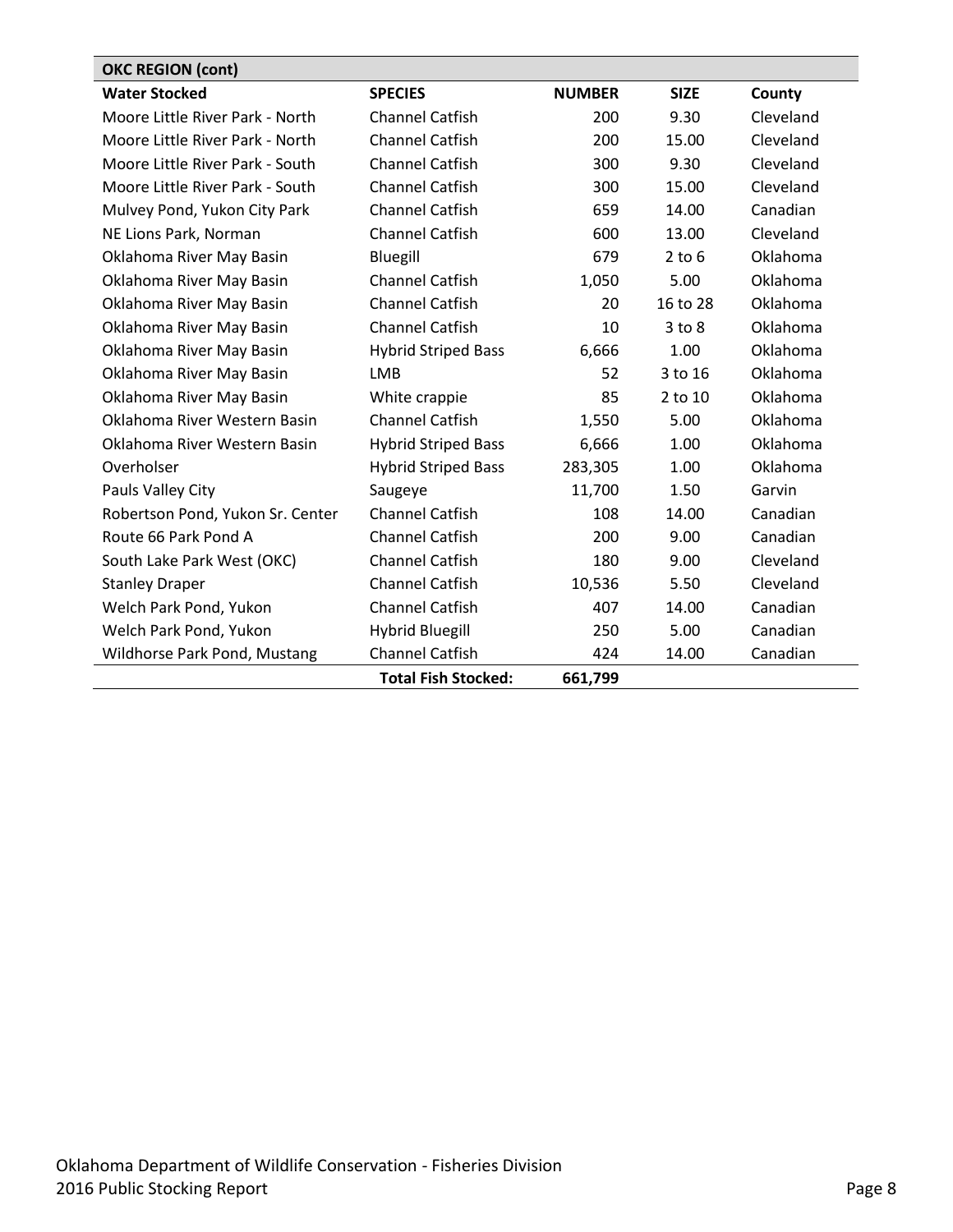<span id="page-8-0"></span>

| <b>SOUTH CENTRAL REGION</b> |                            |               |             |          |
|-----------------------------|----------------------------|---------------|-------------|----------|
| <b>Water Stocked</b>        | <b>SPECIES</b>             | <b>NUMBER</b> | <b>SIZE</b> | County   |
| Arbuckle                    | <b>Certified FLMB</b>      | 100,101       | 1.5"        | Murray   |
| Arbuckle                    | <b>Threadfin Shad</b>      | 3,096         | 3.00        | Murray   |
| Ardmore City                | <b>Hybrid Sunfish</b>      | 275           | 7.00        | Carter   |
| Big 5 Fishing Clinic        | <b>Channel Catfish</b>     | 200           | 14.00       | Marshall |
| Big 5 Fishing Clinic        | <b>Hybrid Sunfish</b>      | 300           | 6.00        | Marshall |
| <b>Blue River</b>           | <b>Channel Catfish</b>     | 8,008         | 2.00        | Johnston |
| <b>Blue River</b>           | <b>Channel Catfish</b>     | 2,508         | 14.00       | Johnston |
| <b>Blue River</b>           | <b>Channel Catfish</b>     | 4,362         | 16.00       | Johnston |
| <b>Blue River</b>           | <b>Rainbow Trout</b>       | 37,672        | 10.69-11.52 | Johnston |
| <b>Blue River</b>           | Rainbow Trout              | 13,289        | $8 - 24"$   | Johnston |
| Bluestem, Atoka             | Saugeye                    | 7,200         | 1.50        | Atoka    |
| Durant Lake                 | <b>Certified FLMB</b>      | 30,016        | 1.5"        | Bryan    |
| <b>Healdton City Lake</b>   | Saugeye                    | 31,680        | 1.50        | Carter   |
| Jean Neustadt               | Saugeye                    | 48,000        | 1.50        | Carter   |
| McGee Creek                 | <b>Certified FLMB</b>      | 100,014       | 1.5"        | Atoka    |
| Mountain Lake               | <b>Certified FLMB</b>      | 15,002        | 1.5"        | Carter   |
| <b>Mountain Lake</b>        | <b>Threadfin Shad</b>      | 2,296         | 3.00        | Carter   |
| Murray Lake                 | <b>Certified FLMB</b>      | 100018        | 1.5"        | Carter   |
| Veterans (Sulphur)          | <b>Certified FLMB</b>      | 15,010        | 1.5"        | Murray   |
| Veterans (Sulphur)          | Threadfin Shad             | 1,200         | 3.00        | Murray   |
|                             | <b>Total Fish Stocked:</b> | 520,247       |             |          |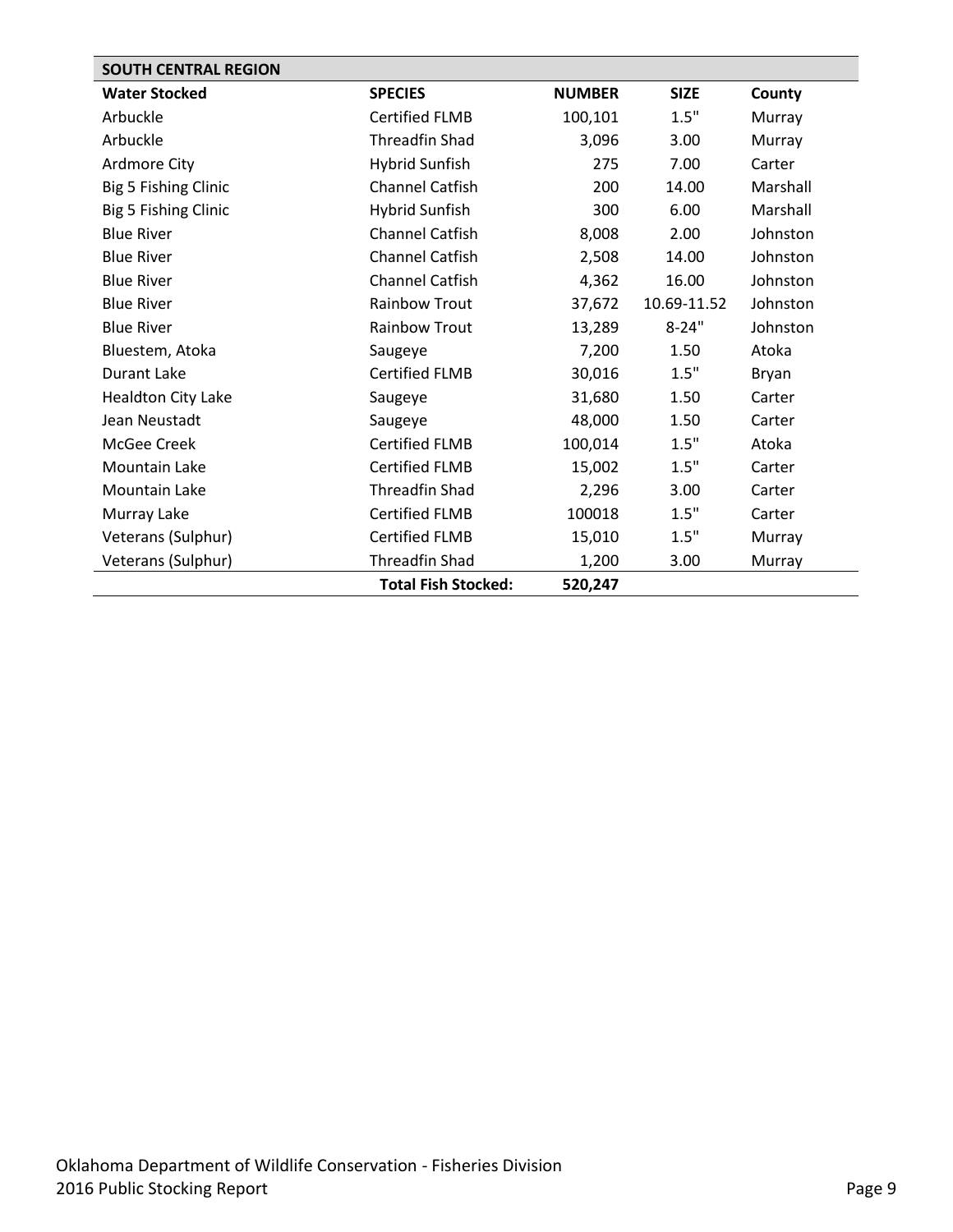<span id="page-9-0"></span>

| <b>SOUTHEAST REGION</b>           |                            |               |              |            |
|-----------------------------------|----------------------------|---------------|--------------|------------|
| <b>Water Stocked</b>              | <b>SPECIES</b>             | <b>NUMBER</b> | <b>SIZE</b>  | County     |
| <b>Bohannon Lake</b>              | <b>Channel Catfish</b>     | 20,539        | 4.1          | Leflore    |
| <b>Broken Bow</b>                 | <b>Certified FLMB</b>      | 100,004       | 1.5"         | McCurtain  |
| <b>Broken Bow</b>                 | <b>Hybrid Striped Bass</b> | 43,212        | 1.50         | Mccurtain  |
| Carlton (Robbers Cave State Park) | <b>Channel Catfish</b>     | 31,119        | 4.50         | Latimer    |
| Cedar (USFS)                      | <b>Certified FLMB</b>      | 14,998        | 1.5"         | Pushmataha |
| <b>Fourche Maline River</b>       | <b>Rainbow Trout</b>       | 5,986         | 9.00         | Latimer    |
| <b>Fourche Maline River</b>       | <b>Rainbow Trout</b>       | 241           | $14 - 25$    | Latimer    |
| Hugo COE Kid's Pond (Wilson Pt.)  | <b>Channel Catfish</b>     | 100           | 14.00        | Choctaw    |
| McAlester Spirit Aerosystems Pond | <b>Channel Catfish</b>     | 400           | 14.00        | Pittsburg  |
| <b>Mountain Fork</b>              | <b>Rainbow Trout</b>       | 64,937        | 9.00         | Mccurtain  |
| <b>Mountain Fork</b>              | <b>Rainbow Trout</b>       | 16,000        | 10.85-11.89" | Mccurtain  |
| <b>Mountain Fork</b>              | <b>Rainbow Trout</b>       | 2,067         | 14-25        | Mccurtain  |
| <b>Mountain Fork</b>              | <b>Brown Trout</b>         | 14,758        | 6.02         | Mccurtain  |
| <b>Mountain Fork</b>              | <b>Brown Trout</b>         | 2,390         | $8 - 9"$     | Mccurtain  |
| Nanih Waiya                       | <b>Certified FLMB</b>      | 15,006        | 1.5"         | Pushmataha |
| Nanih Waiya                       | <b>Channel Catfish</b>     | 5,263         | 13.00        | Pushmataha |
| New Kid's Pond                    | <b>Channel Catfish</b>     | 100           | 14.00        | Latimer    |
| Ozzie Cobb                        | <b>Certified FLMB</b>      | 15,006        | 1.5"         | Pushmataha |
| Ozzie Cobb                        | <b>Channel Catfish</b>     | 2,977         | 13.00        | Pushmataha |
| Pine Creek                        | <b>Certified FLMB</b>      | 45,965        | 1.5"         | McCurtain  |
| Raymond Gary                      | <b>Certified FLMB</b>      | 30,032        | 1.5"         | Choctaw    |
| Sardis                            | <b>Certified FLMB</b>      | 100,000       | 1.5"         | Pushmataha |
| Schooler                          | <b>Channel Catfish</b>     | 1,616         | 13.00        | Choctaw    |
| Talihina State Veterans Hospital  | <b>Channel Catfish</b>     | 100           | 14.00        | Latimer    |
| Wayne Wallace                     | <b>Channel Catfish</b>     | 23,720        | 4.50         | Latimer    |
|                                   | <b>Total Fish Stocked:</b> | 556,536       |              |            |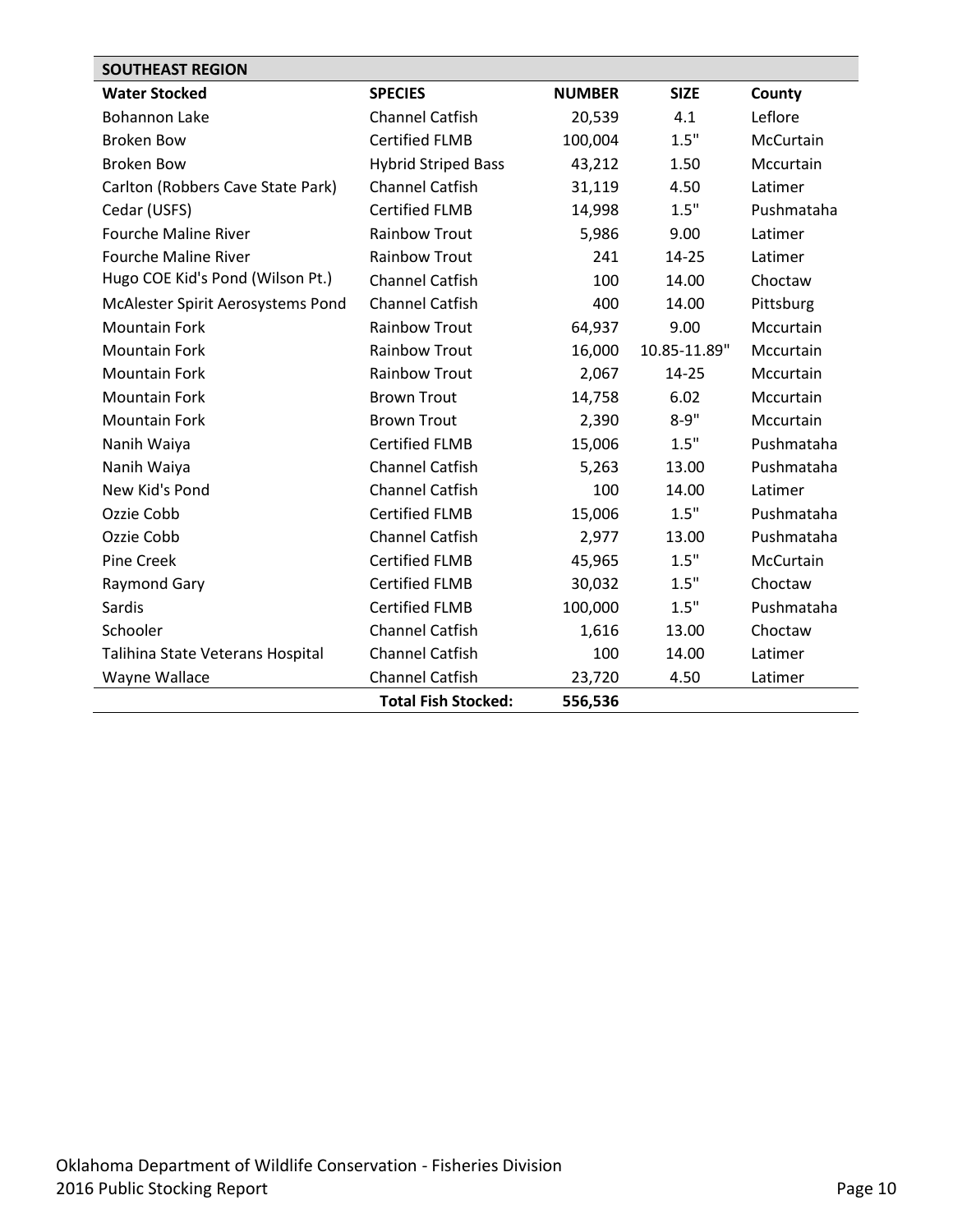<span id="page-10-0"></span>

| <b>SOUTHWEST REGION</b>       |                            |               |             |           |
|-------------------------------|----------------------------|---------------|-------------|-----------|
| <b>Water Stocked</b>          | <b>SPECIES</b>             | <b>NUMBER</b> | <b>SIZE</b> | County    |
| Altus Lugert                  | <b>Channel Catfish</b>     | 28,560        | 3.25        | Greer     |
| <b>Altus Lugert</b>           | <b>Channel Catfish</b>     | 28,066        | 8.00        | Greer     |
| <b>Altus Lugert</b>           | Walleye                    | 67,425        | 1.50        | Greer     |
| Anadarko                      | <b>Channel Catfish</b>     | 400           | 14          | Caddo     |
| <b>Clear Creek</b>            | <b>Certified FLMB</b>      | 74,771        | 5/8"        | Stephens  |
| <b>Clinton City</b>           | Saugeye                    | 3,350         | 1.50        | Washita   |
| Doc Hollis                    | <b>Channel Catfish</b>     | 369           | 13.00       | Greer     |
| Duncan Lake                   | Saugeye                    | 9,900         | 1.50        | Stephens  |
| Elgin Public School Pond      | <b>Channel Catfish</b>     | 100           | 14.00       | Comanche  |
| <b>Elk City</b>               | <b>Channel Catfish</b>     | 2,254         | 8.00        | Beckham   |
| Elk City                      | <b>FLMB</b>                | 223           | 18.00       | Beckham   |
| <b>Elk City</b>               | Saugeye                    | 4,800         | 1.50        | Beckham   |
| Ellsworth                     | Saugeye                    | 51,230        | 1.50        | Comanche  |
| <b>Elmer Thomas WMWR</b>      | <b>Channel Catfish</b>     | 28,417        | 3.25        | Comanche  |
| Ft. Cobb                      | <b>Hybrid Striped Bass</b> | 44,050        | 1.50        | Caddo     |
| Ft. Cobb                      | Saugeye                    | 82,155        | 1.50        | Caddo     |
| Ft. Cobb                      | Saugeye                    | 200,000       | fry         | Caddo     |
| Hall                          | <b>Channel Catfish</b>     | 360           | 10.50       | Harmon    |
| Humphreys                     | <b>Certified FLMB</b>      | 80,000        | 0.63        | Stephens  |
| Lake Helen, Elmer Thomas Park | <b>Channel Catfish</b>     | 720           | 10.50       | Comanche  |
| Lake Helen, Elmer Thomas Park | <b>Channel Catfish</b>     | 813           | 13.00       | Comanche  |
| Lawton Vo-Tech                | <b>Channel Catfish</b>     | 100           | 14.00       | Comanche  |
| Lawtonka                      | <b>Certified FLMB</b>      | 30,013        | 1.5"        | Comanche  |
| Lawtonka                      | <b>Channel Catfish</b>     | 7,291         | 6.50        | Comanche  |
| <b>Medicine Creek</b>         | <b>Rainbow Trout</b>       | 3,878         | catchable   | Comanche  |
| <b>Medicine Creek</b>         | <b>Channel Catfish</b>     | 1,401         | 10.50       | Comanche  |
| <b>Medicine Creek</b>         | <b>Channel Catfish</b>     | 1,224         | 13.00       | Comanche  |
| <b>Medicine Creek</b>         | <b>Channel Catfish</b>     | 400           | 14.00       | Comanche  |
| Taylor                        | Saugeye                    | 4,540         | 1.50        | Grady     |
| <b>Tom Steed</b>              | Channel Catfish            | 28,351        | 3.25        | Kiowa     |
| <b>Tom Steed</b>              | Saugeye                    | 66,310        | 1.50        | Kiowa     |
| <b>Tom Steed</b>              | Saugeye                    | 350,000       | fry         | Kiowa     |
| Vanderwork                    | Channel Catfish            | 765           | 10.50       | Washita   |
| Waurika                       | <b>Hybrid Striped Bass</b> | 96,960        | 1.50        | Jefferson |
| Waurika                       | Saugeye                    | 103,920       | 1.50        | Jefferson |
|                               | <b>Total Fish Stocked:</b> | 1,403,116     |             |           |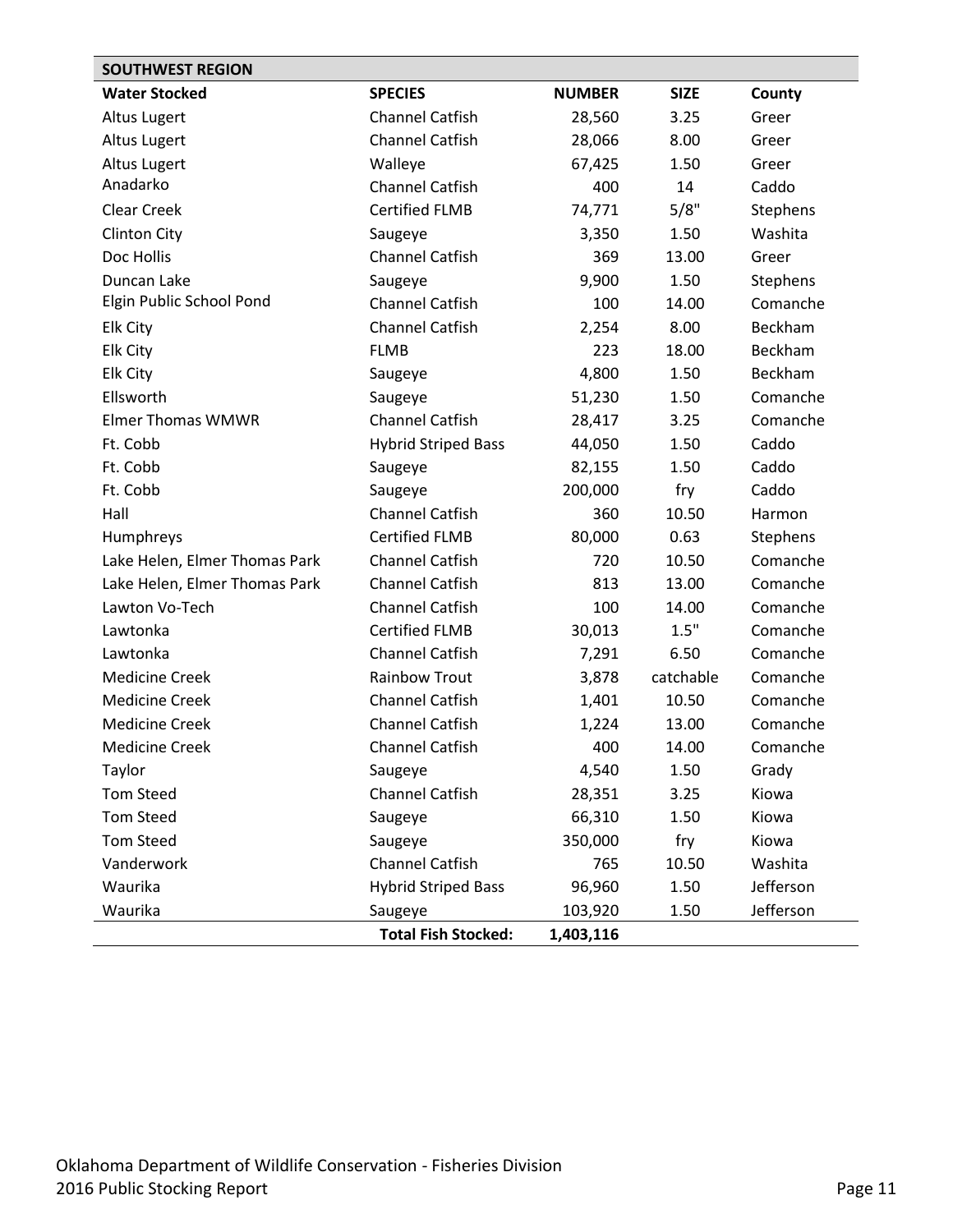#### <span id="page-11-0"></span>**PUBLIC STOCKINGS BY SPECIES**

<span id="page-11-1"></span>

| <b>BLUEGILL</b> |             |                                 |               |           |
|-----------------|-------------|---------------------------------|---------------|-----------|
| <b>Region</b>   | County      | <b>Water Stocked</b>            | <b>Number</b> | Size (IN) |
| <b>NWR</b>      | Roger Mills | Black Kettle (Dead Indian)      | 10,000        | 3.00      |
| <b>OKC</b>      | Oklahoma    | Edwards Park Pond (OKC)         | 198           | 2.00      |
| <b>OKC</b>      | Oklahoma    | Oklahoma River May Basin (MAPS) | 679           | 2 to 6    |
|                 |             | <b>Total Bluegill Stocked</b>   | 10,877        |           |

<span id="page-11-2"></span>

|               | <b>BROWN TROUT</b> |                           |               |           |  |  |
|---------------|--------------------|---------------------------|---------------|-----------|--|--|
| <b>Region</b> | County             | <b>Water Stocked</b>      | <b>Number</b> | Size (IN) |  |  |
| <b>ECR</b>    | Sequoyah           | Illinois River-Lower      | 10,412        | 6.00      |  |  |
| <b>ECR</b>    | Sequoyah           | Illinois River-Lower      | 2.645         | 10.00     |  |  |
| <b>SER</b>    | Mccurtain          | <b>Mountain Fork</b>      | 14,758        | 6.02      |  |  |
| <b>SER</b>    | Mccurtain          | <b>Mountain Fork</b>      | 2.390         | $8 - 9"$  |  |  |
|               |                    | Total Drown Trout Ctackad | המר חכ        |           |  |  |

<span id="page-11-3"></span>

|               |                                          | <b>Total Brown Trout Stocked</b> | 30,205        |           |  |
|---------------|------------------------------------------|----------------------------------|---------------|-----------|--|
|               |                                          |                                  |               |           |  |
|               | <b>CERTIFIED FLORIDA LARGEMOUTH BASS</b> |                                  |               |           |  |
| <b>Region</b> | County                                   | <b>Water Stocked</b>             | <b>Number</b> | Size (IN) |  |
| <b>CR</b>     | McIntosh                                 | Eufaula                          | 100,044       | 1.50      |  |
| <b>CR</b>     | Hughes                                   | Holdenville City                 | 7,315         | 1.50      |  |
| <b>CR</b>     | Lincoln                                  | Prague                           | 30,005        | 1.50      |  |
| <b>CR</b>     | Seminole                                 | Sportsman                        | 30,017        | 1.5"      |  |
| <b>CR</b>     | Hughes                                   | Wetumka                          | 29,994        | 1.5       |  |
| <b>ECR</b>    | Mcintosh                                 | Onapa City                       | 100           | 10"       |  |
| <b>NCR</b>    | Osage                                    | Skiatook                         | 2,310         | 1.50      |  |
| <b>NCR</b>    | Noble                                    | Sooner                           | 59,990        | 1.5"      |  |
| <b>NER</b>    | Wagoner                                  | Bixhoma                          | 15,015        | 1.50      |  |
| <b>NWR</b>    | Kingfisher                               | Lake Elmer                       | 150           | 10.00     |  |
| <b>NWR</b>    | Kingfisher                               | Lake Elmer                       | 60,026        | 1.5"      |  |
| <b>SCR</b>    | Murray                                   | Arbuckle                         | 100,101       | 1.5"      |  |
| <b>SCR</b>    | Bryan                                    | <b>Durant Lake</b>               | 30,016        | 1.5"      |  |
| <b>SCR</b>    | Atoka                                    | McGee Creek                      | 100,014       | 1.5"      |  |
| <b>SCR</b>    | Carter                                   | Mountain Lake                    | 15,002        | 1.5"      |  |
| <b>SCR</b>    | Carter                                   | Murray Lake                      | 100018        | 1.5"      |  |
| <b>SCR</b>    | Murray                                   | Veterans (Sulphur)               | 15,010        | 1.5"      |  |
| <b>SER</b>    | McCurtain                                | <b>Broken Bow</b>                | 100,004       | 1.5"      |  |
| <b>SER</b>    | Pushmataha                               | Cedar (USFS)                     | 14,998        | 1.5"      |  |
| <b>SER</b>    | Pushmataha                               | Nanih Waiya                      | 15,006        | 1.5"      |  |
| <b>SER</b>    | Pushmataha                               | Ozzie Cobb                       | 15,006        | 1.5"      |  |
| <b>SER</b>    | McCurtain                                | <b>Pine Creek</b>                | 45,965        | 1.5"      |  |

SER Choctaw Raymond Gary 30,032 1.5" SER Pushmataha Sardis 100,000 1.5" SWR Stephens Clear Creek 74,771 5/8" SWR Stephens Humphreys 20,000 0.63 SWR Comanche Lawtonka 1.5"

**Total Certified Florida LMB Stocked 866,017**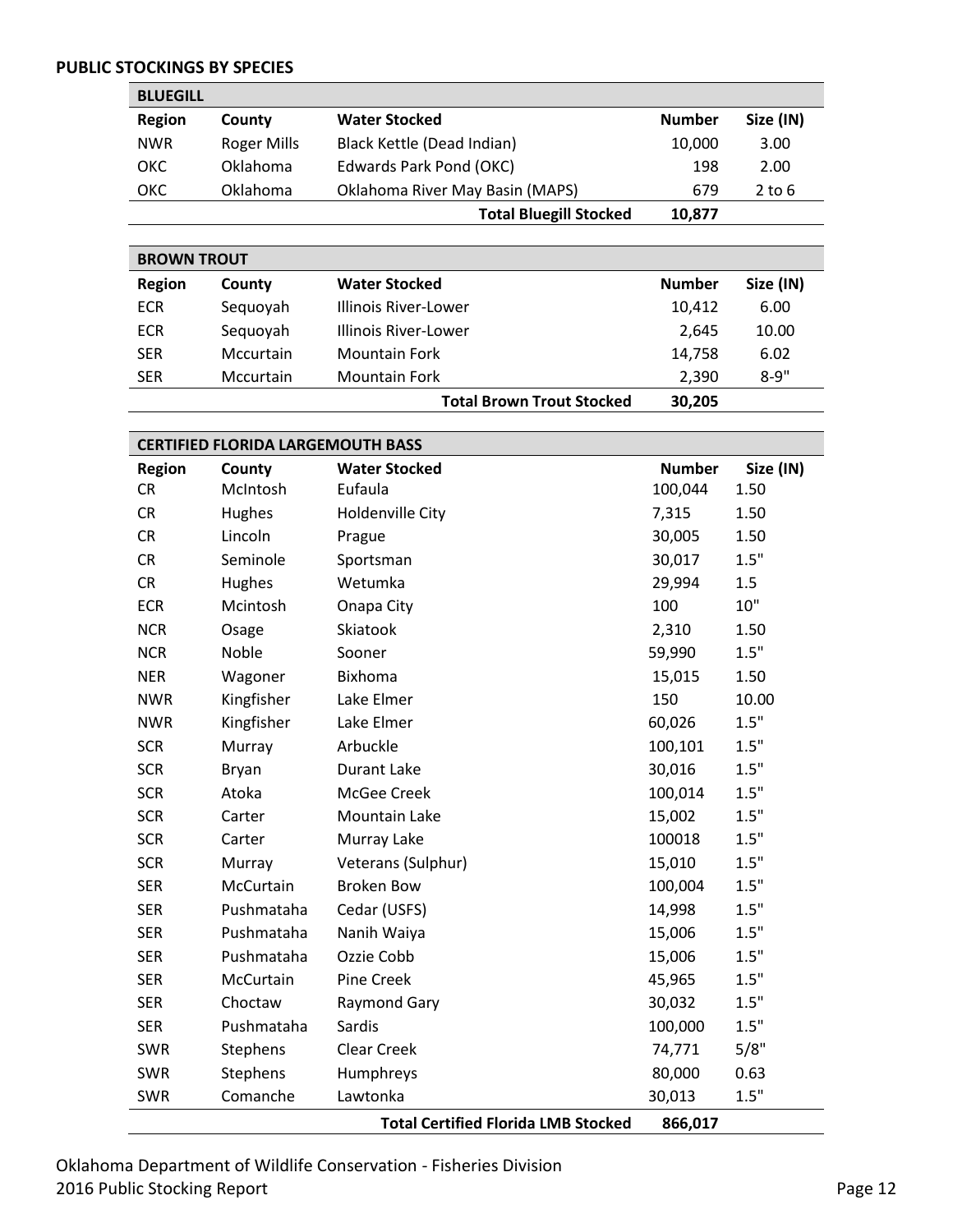<span id="page-12-0"></span>

|               | <b>CHANNEL CATFISH</b> |                                |               |           |
|---------------|------------------------|--------------------------------|---------------|-----------|
| <b>Region</b> | County                 | <b>Water Stocked</b>           | <b>Number</b> | Size (IN) |
| <b>CR</b>     | Okfuskee               | <b>Clearview City</b>          | 1,000         | 7.00      |
| <b>CR</b>     | Pottawatomie           | Gordon Cooper Tech Center      | 200           | 14.00     |
| <b>CR</b>     | Hughes                 | Holdenville City               | 35,846        | 2.50      |
| <b>CR</b>     | Seminole               | Konawa School Campus           | 200           | 14.00     |
| <b>CR</b>     | Okmulgee               | Okmulgee Kiddie #1             | 450           | 14.00     |
| <b>CR</b>     | Okmulgee               | Okmulgee Kiddie #2             | 450           | 14.00     |
| <b>CR</b>     | Pottawatomie           | Shawnee #1                     | 13,360        | fry       |
| <b>CR</b>     | Pottawatomie           | Shawnee #2                     | 11,000        | 7.00      |
| <b>CR</b>     | Pottawatomie           | Shawnee Clinic Pond            | 200           | 14.00     |
| <b>CR</b>     | Seminole               | Sportsman                      | 13,720        | 7.00      |
| <b>CR</b>     | Seminole               | Sportsman                      | 124           | 24.00     |
| <b>CR</b>     | Pottawatomie           | Tecumseh                       | 30,086        | 2.50      |
| <b>CR</b>     | Pottawatomie           | Tecumseh                       | 10,324        | $6.5 - 7$ |
| <b>CR</b>     | Hughes                 | Wetumka                        | 6,760         | 7.00      |
| <b>ECR</b>    | Mcintosh               | <b>Gentry Creek Pond</b>       | 150           | 10.00     |
| <b>ECR</b>    | Muskogee               | <b>Greenleaf Kids Pond</b>     | 100           | 10.00     |
| <b>ECR</b>    | Muskogee               | <b>Haskell City</b>            | 1,000         | 7.00      |
| <b>ECR</b>    | Muskogee               | Honor Heights Park             | 250           | 10.00     |
| <b>ECR</b>    | Adair                  | <b>Stillwell City</b>          | 5,000         | 7.00      |
| <b>NER</b>    | Creek                  | Kelly Lane Park, Sapulpa       | 102           | 13.00     |
| <b>NER</b>    | Washington             | Lee Lake                       | 1,101         | 13.00     |
| <b>NER</b>    | Tulsa                  | <b>Veterans Park Pond</b>      | 102           | 13.00     |
| <b>NWR</b>    | Woods                  | Alva City Hatfield Park        | 300           | 4         |
| <b>NWR</b>    | Blaine                 | American Horse                 | 14,319        | 3.00      |
| <b>NWR</b>    | Beaver                 | <b>Beaver Dunes State Park</b> | 204           | 14.00     |
| <b>NWR</b>    | <b>Roger Mills</b>     | <b>Black Kettle Pond</b>       | 18,000        | 4.00      |
| <b>NWR</b>    | <b>Beaver</b>          | Chambers                       | 8,000         | 4.00      |
| <b>NWR</b>    | Garfield               | <b>Crosslin Park Pond</b>      | 403           | 14.00     |
| <b>NWR</b>    | Woodward               | Crystal Beach Lake             | 1,000         | 4.00      |
| <b>NWR</b>    | Garfield               | Enid Gov't Springs North       | 103           | 14.00     |
| <b>NWR</b>    | Cimarron               | Etling                         | 16,000        | 4.00      |
| <b>NWR</b>    | Ellis                  | Gage City Lake                 | 600           | 4.00      |
| <b>NWR</b>    | Alfalfa                | <b>Great Salt Plains</b>       | 89,392        | $2 - 4"$  |
| <b>NWR</b>    | Kingfisher             | Lake Elmer                     | 14,005        | 3.00      |
| <b>NWR</b>    | Garfield               | Meadow Lake, Enid              | 505           | 14.00     |
| <b>NWR</b>    | <b>Roger Mills</b>     | Skipout                        | 6,000         | 4.00      |
| <b>NWR</b>    | Roger Mills            | Spring Creek, Roger Mills Co.  | 6,000         | 4.00      |
| <b>NWR</b>    | <b>Ellis</b>           | Vincent                        | 16,000        | 4.00      |
| <b>NWR</b>    | Blaine                 | Watonga                        | 6,000         | $2 - 4"$  |
| ОКС           | Oklahoma               | <b>Beatty Mulhausen Park</b>   | 858           | 14        |
| ОКС           | Oklahoma               | Bickham & Rudkin, Edmond       | 807           | 14.00     |
| ОКС           | Cleveland              | <b>Buck Thomas, Moore</b>      | 219           | 14.00     |
| ОКС           | Oklahoma               | Choctaw-Ten Acre               | 450           | 14.00     |
| ОКС           | Oklahoma               | Crystal Lake (OKC)             | 218           | 14.00     |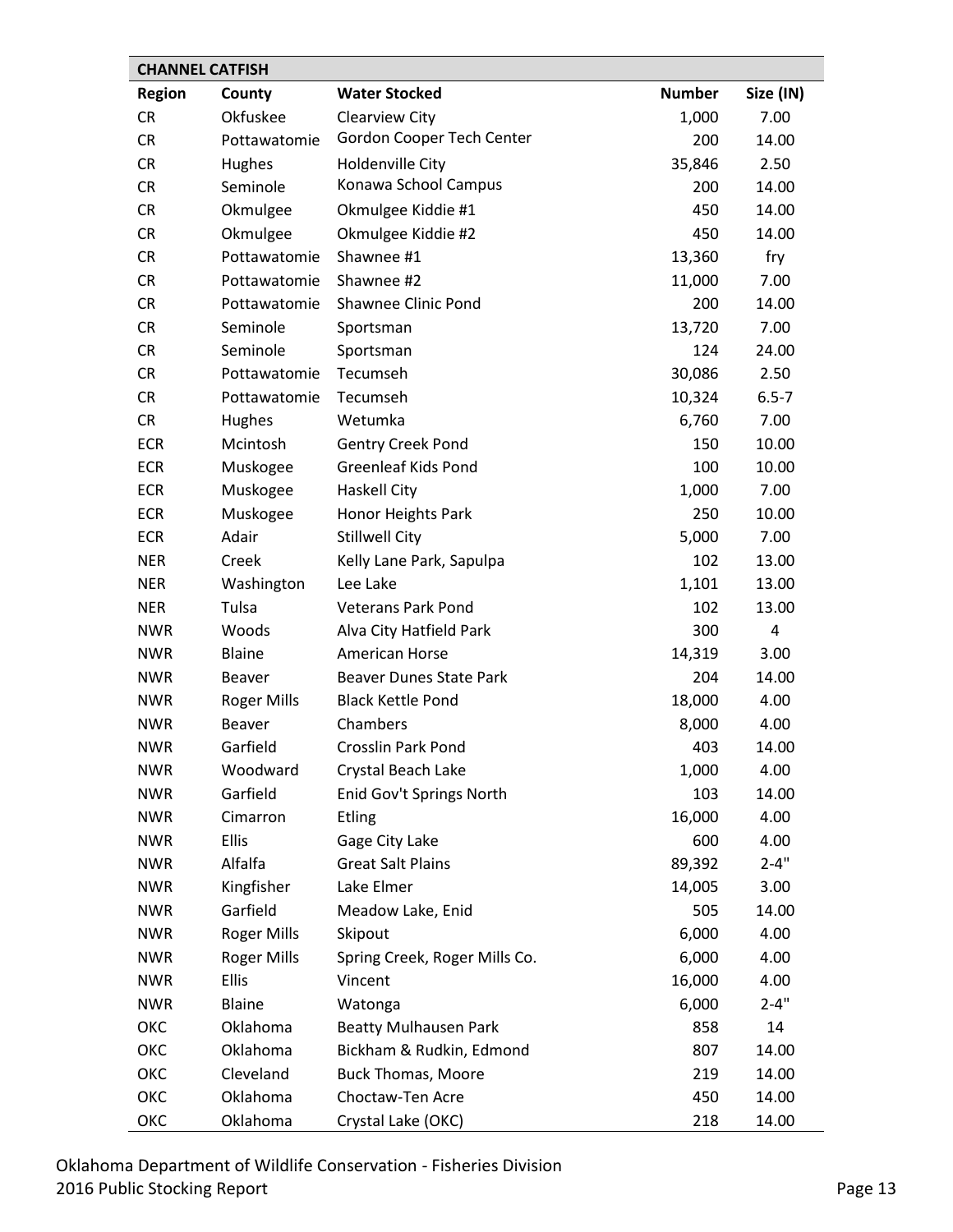<span id="page-13-0"></span>

|               | <b>CHANNEL CATFISH (cont)</b> |                                         |               |            |  |  |
|---------------|-------------------------------|-----------------------------------------|---------------|------------|--|--|
| <b>Region</b> | County                        | <b>Water Stocked</b>                    | <b>Number</b> | Size (IN)  |  |  |
| ОКС           | Oklahoma                      | Dolese Youth Park Pond (OKC)            | 400           | 9.00       |  |  |
| ОКС           | Oklahoma                      | Dolese Youth Park Pond (OKC)            | 400           | 14.00      |  |  |
| ОКС           | Oklahoma                      | Eagle Lake, Del City                    | 1,734         | 13.00      |  |  |
| ОКС           | Oklahoma                      | Edwards Park Pond (OKC)                 | 60            | 5.75       |  |  |
| ОКС           | Canadian                      | El Reno - Southern Hills North          | 356           | 13.00      |  |  |
| ОКС           | Canadian                      | El Reno - Southern Hills South          | 251           | 13.00      |  |  |
| ОКС           | Cleveland                     | Griffin Park, Norman                    | 509           | 13.00      |  |  |
| ОКС           | Logan                         | <b>Guthrie - Mineral Wells</b>          | 400           | 14.00      |  |  |
| ОКС           | Logan                         | Guthrie Highland Park (Aka Hudson Lake) | 61            | 14.00      |  |  |
| ОКС           | Oklahoma                      | Hafer Park Pond, Edmond                 | 63            | 14.00      |  |  |
| ОКС           | Oklahoma                      | Heritage Park Pond (Harrah)             | 400           | 9.30       |  |  |
| ОКС           | Oklahoma                      | Heritage Park Pond (Harrah)             | 400           | 14.00      |  |  |
| ОКС           | Oklahoma                      | Kids Lake (OKC)                         | 600           | 9.00       |  |  |
| ОКС           | Oklahoma                      | Kids Lake (OKC)                         | 333           | 14.00      |  |  |
| ОКС           | Canadian                      | Legion Park Pond, El Reno               | 400           | 9.30       |  |  |
| ОКС           | Canadian                      | Legion Park Pond, El Reno               | 206           | 13.00      |  |  |
| ОКС           | Cleveland                     | Lexington WMA Ponds                     | 1,334         | 6.50       |  |  |
| ОКС           | Logan                         | Liberty Lake (Logan County)             | 605           | 13.00      |  |  |
| ОКС           | Oklahoma                      | Midwest City- Soldier Creek             | 200           | 14.00      |  |  |
| ОКС           | Oklahoma                      | Mitch Park Pond, Edmond                 | 53            | 14.00      |  |  |
| ОКС           | Cleveland                     | Moore Little River Park - North         | 200           | 9.30       |  |  |
| ОКС           | Cleveland                     | Moore Little River Park - North         | 200           | 15.00      |  |  |
| ОКС           | Cleveland                     | Moore Little River Park - South         | 300           | 9.30       |  |  |
| ОКС           | Cleveland                     | Moore Little River Park - South         | 300           | 15.00      |  |  |
| ОКС           | Canadian                      | Mulvey Pond, Yukon City Park            | 659           | 14.00      |  |  |
| ОКС           | Cleveland                     | NE Lions Park, Norman                   | 600           | 13.00      |  |  |
| ОКС           | Oklahoma                      | Oklahoma River May Basin (MAPS)         | 1,050         | 5.00       |  |  |
| ОКС           | Oklahoma                      | Oklahoma River May Basin (MAPS)         | 20            | 16 to 28   |  |  |
| ОКС           | Oklahoma                      | Oklahoma River May Basin (MAPS)         | 10            | $3$ to $8$ |  |  |
| ОКС           | Oklahoma                      | Oklahoma River Western Basin (MAPS)     | 1,550         | 5.00       |  |  |
| ОКС           | Canadian                      | Robertson Pond, Yukon Senior Center     | 108           | 14.00      |  |  |
| ОКС           | Canadian                      | Route 66 Park Pond A                    | 200           | 9.00       |  |  |
| ОКС           | Cleveland                     | South Lake Park West (OKC)              | 180           | 9.00       |  |  |
| ОКС           | Cleveland                     | <b>Stanley Draper</b>                   | 10,536        | 5.50       |  |  |
| ОКС           | Canadian                      | Welch Park Pond, Yukon                  | 407           | 14.00      |  |  |
| ОКС           | Canadian                      | Wildhorse Park Pond, Mustang            | 424           | 14.00      |  |  |
| <b>SCR</b>    | Marshall                      | Big 5 Fishing Clinic                    | 200           | 14.00      |  |  |
| <b>SCR</b>    | Johnston                      | <b>Blue River</b>                       | 8,008         | 2.00       |  |  |
| <b>SCR</b>    | Johnston                      | <b>Blue River</b>                       | 2,508         | 14.00      |  |  |
| <b>SCR</b>    | Johnston                      | <b>Blue River</b>                       | 4,362         | 16.00      |  |  |
| <b>SER</b>    | Leflore                       | <b>Bohannon Lake</b>                    | 20,539        | 4.1        |  |  |
| <b>SER</b>    | Latimer                       | Carlton (Robbers Cave State Park)       | 31,119        | 4.50       |  |  |
| <b>SER</b>    | Choctaw                       | Hugo COE Kid's Pond (Wilson Pt.)        | 100           | 14.00      |  |  |
| <b>SER</b>    | Pittsburg                     | McAlester Spirit Aerosystems Pond       | 400           | 14.00      |  |  |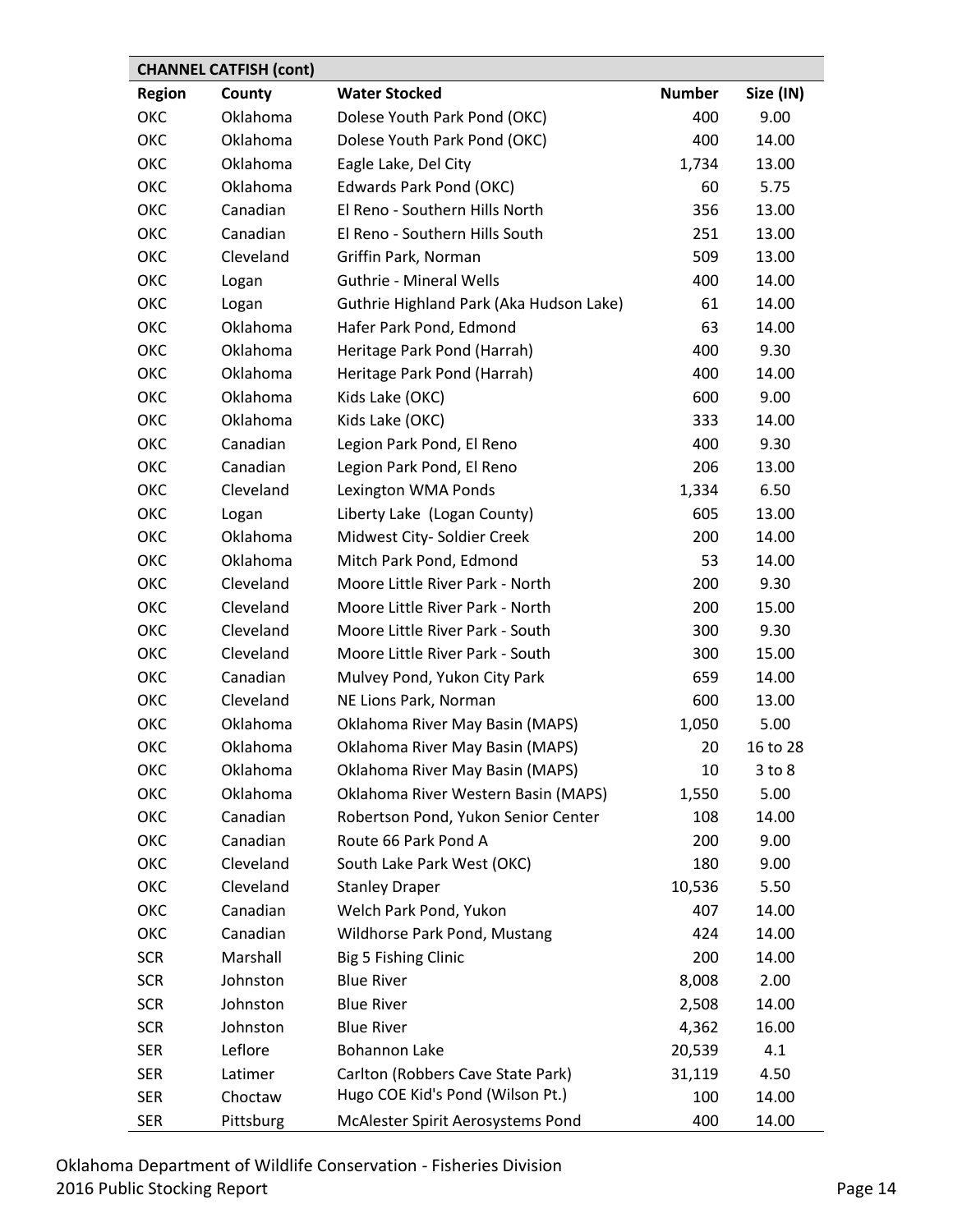<span id="page-14-0"></span>

| <b>CHANNEL CATFISH (cont)</b> |            |                                      |               |           |  |
|-------------------------------|------------|--------------------------------------|---------------|-----------|--|
| <b>Region</b>                 | County     | <b>Water Stocked</b>                 | <b>Number</b> | Size (IN) |  |
| <b>SER</b>                    | Pushmataha | Nanih Waiya                          | 5,263         | 13.00     |  |
| <b>SER</b>                    | Latimer    | New Kid's Pond                       | 100           | 14.00     |  |
| <b>SER</b>                    | Pushmataha | Ozzie Cobb                           | 2,977         | 13.00     |  |
| <b>SER</b>                    | Choctaw    | Schooler                             | 1,616         | 13.00     |  |
| <b>SER</b>                    | Latimer    | Talihina State Veterans Hospital     | 100           | 14.00     |  |
| <b>SER</b>                    | Latimer    | Wayne Wallace                        | 23,720        | 4.50      |  |
| <b>SWR</b>                    | Greer      | <b>Altus Lugert</b>                  | 28,560        | 3.25      |  |
| <b>SWR</b>                    | Greer      | <b>Altus Lugert</b>                  | 28,066        | 8.00      |  |
| <b>SWR</b>                    | Caddo      | Anadarko                             | 400           | 14        |  |
| <b>SWR</b>                    | Greer      | Doc Hollis                           | 369           | 13.00     |  |
| <b>SWR</b>                    | Comanche   | Elgin Public School Pond             | 100           | 14.00     |  |
| <b>SWR</b>                    | Beckham    | Elk City                             | 2,254         | 8.00      |  |
| <b>SWR</b>                    | Comanche   | <b>Elmer Thomas WMWR</b>             | 28,417        | 3.25      |  |
| <b>SWR</b>                    | Harmon     | Hall                                 | 360           | 10.50     |  |
| <b>SWR</b>                    | Comanche   | Lake Helen, Elmer Thomas Park        | 720           | 10.50     |  |
| <b>SWR</b>                    | Comanche   | Lake Helen, Elmer Thomas Park        | 813           | 13.00     |  |
| <b>SWR</b>                    | Comanche   | Lawton Vo-Tech                       | 100           | 14.00     |  |
| <b>SWR</b>                    | Comanche   | Lawtonka                             | 7,291         | 6.50      |  |
| <b>SWR</b>                    | Comanche   | <b>Medicine Creek</b>                | 1,401         | 10.50     |  |
| <b>SWR</b>                    | Comanche   | <b>Medicine Creek</b>                | 1,224         | 13.00     |  |
| <b>SWR</b>                    | Comanche   | <b>Medicine Creek</b>                | 400           | 14.00     |  |
| <b>SWR</b>                    | Kiowa      | <b>Tom Steed</b>                     | 28,351        | 3.25      |  |
| <b>SWR</b>                    | Washita    | Vanderwork                           | 765           | 10.50     |  |
|                               |            | <b>Total Channel Catfish Stocked</b> | 587,020       |           |  |

<span id="page-14-1"></span>

| <b>FLORIDA LARGEMOUTH BASS</b> |               |                                  |               |           |  |
|--------------------------------|---------------|----------------------------------|---------------|-----------|--|
| <b>Region</b>                  | County        | <b>Water Stocked</b>             | <b>Number</b> | Size (IN) |  |
| <b>NCR</b>                     | Pawnee        | Cleveland                        | 165           | 6"        |  |
| <b>NCR</b>                     | Payne         | Lone Chimney                     | 210           | 6"        |  |
| <b>NCR</b>                     | <b>Noble</b>  | Perry CCC                        | 80            | 6"        |  |
| <b>NCR</b>                     | Osage         | Shidler                          | 40            | 6"        |  |
| <b>NER</b>                     | Wagoner       | Ft. Gibson Lake                  | 1,000         | 10.00     |  |
| <b>NER</b>                     | Delaware      | Lake Eucha                       | 1,046         | 10.00     |  |
| <b>NWR</b>                     | Roger Mills   | Skipout                          | 120           | 10.00     |  |
| <b>NWR</b>                     | <b>Ellis</b>  | Vincent                          | 400           | 10.00     |  |
| <b>NWR</b>                     | <b>Blaine</b> | Watonga                          | 125           | 10.00     |  |
| <b>SWR</b>                     | Beckham       | <b>Elk City</b>                  | 223           | 18.00     |  |
|                                |               | <b>Total Florida LMB Stocked</b> | 3,409         |           |  |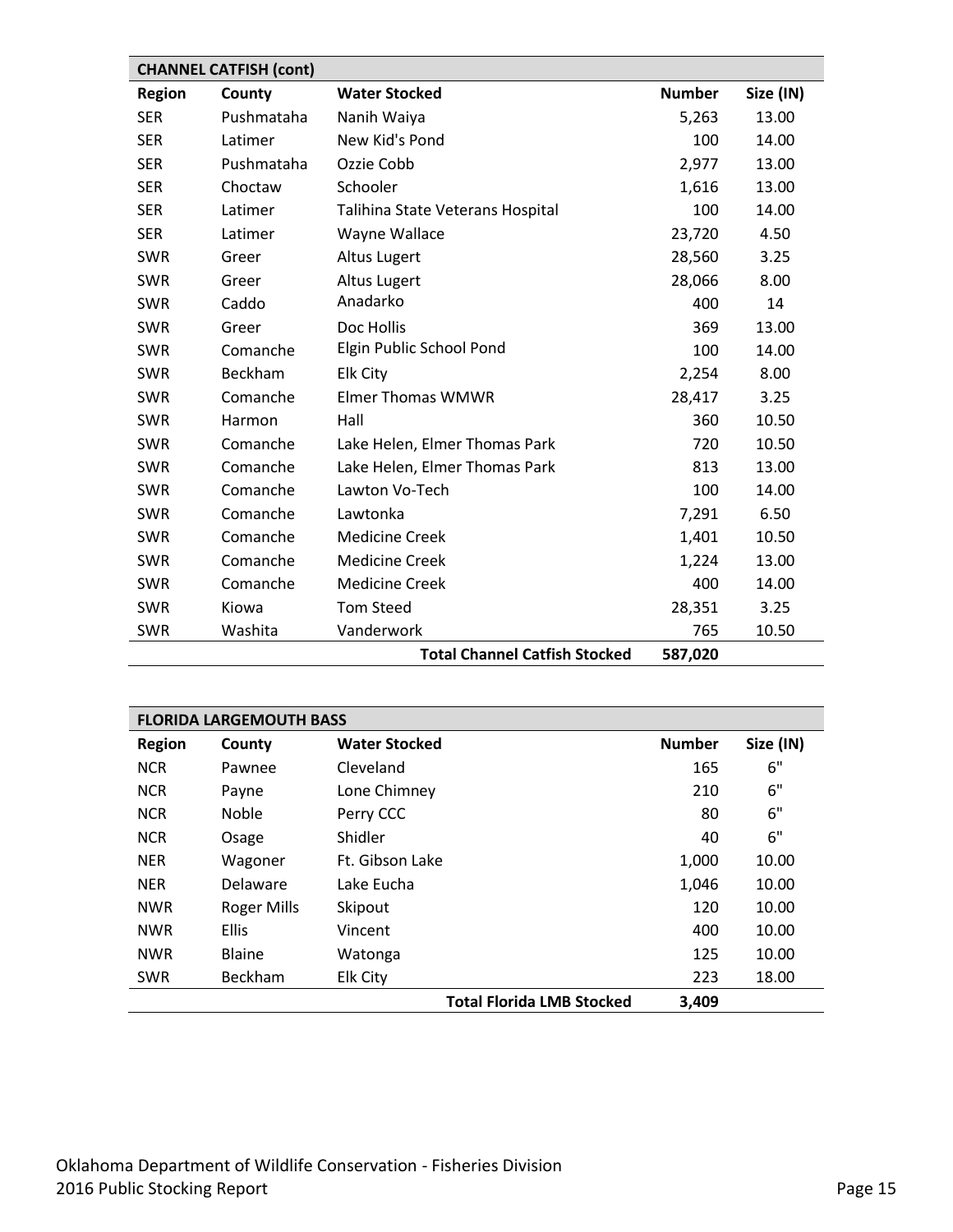<span id="page-15-0"></span>

| <b>GREEN SUNFISH</b> |          |                                    |               |           |  |  |
|----------------------|----------|------------------------------------|---------------|-----------|--|--|
| Region               | County   | <b>Water Stocked</b>               | <b>Number</b> | Size (IN) |  |  |
| ОКС                  | Oklahoma | Edwards Park Pond (OKC)            | 1.142         | 2.00      |  |  |
|                      |          | <b>Total Green Sunfish Stocked</b> | 1.142         |           |  |  |

<span id="page-15-1"></span>

| <b>HYBRID BLUEGILL</b> |          |                                      |               |           |  |
|------------------------|----------|--------------------------------------|---------------|-----------|--|
| <b>Region</b>          | County   | <b>Water Stocked</b>                 | <b>Number</b> | Size (IN) |  |
| <b>ECR</b>             | Muskogee | Honor Heights Park                   | 245           |           |  |
| <b>ECR</b>             | Haskell  | Stigler Golf Course Pond             | 250           |           |  |
| <b>NER</b>             | Creek    | Kelly Lane Park, Sapulpa             | 400           | 5.00      |  |
| <b>NER</b>             | Tulsa    | Veterans Park Pond                   | 200           | 5.00      |  |
| <b>OKC</b>             | Oklahoma | <b>Beatty Mulhausen Park</b>         | 300           | 5         |  |
| <b>OKC</b>             | Oklahoma | Dolese Youth Park Pond (OKC)         | 700           | 5.00      |  |
| <b>OKC</b>             | Oklahoma | Edwards Park Pond (OKC)              | 770           | 5.00      |  |
| <b>OKC</b>             | Logan    | <b>Guthrie - Mineral Wells</b>       | 600           | 5.00      |  |
| <b>OKC</b>             | Logan    | Lazy E Arena                         | 537           | 4.00      |  |
| <b>OKC</b>             | Logan    | Lazy E Arena                         | 1,145         | 6.00      |  |
| <b>OKC</b>             | Canadian | Welch Park Pond, Yukon               | 250           | 5.00      |  |
|                        |          | <b>Total Hybrid Bluegill Stocked</b> | 5,397         |           |  |

<span id="page-15-2"></span>

| <b>HYBRID STRIPED BASS</b> |                 |                                          |               |           |  |
|----------------------------|-----------------|------------------------------------------|---------------|-----------|--|
| <b>Region</b>              | County          | <b>Water Stocked</b>                     | <b>Number</b> | Size (In) |  |
| <b>NCR</b>                 | Osage           | <b>Birch</b>                             | 13,840        | 1.75      |  |
| <b>NCR</b>                 | Payne           | Carl Blackwell                           | 33,800        | 1.50      |  |
| <b>NCR</b>                 | Kay             | Kaw                                      | 134,780       | 1.50      |  |
| <b>NCR</b>                 | Kay             | Ponca City Lake                          | 8,040         | 1.50      |  |
| <b>NCR</b>                 | Osage           | <b>Skiatook</b>                          | 122,800       | 1.50      |  |
| <b>NCR</b>                 | Noble           | Sooner                                   | 54,000        | 1.50      |  |
| <b>NER</b>                 | <b>Delaware</b> | Grand                                    | 100,350       | 1.50      |  |
| <b>NER</b>                 | Rogers          | Oologah                                  | 100,000       | 1.50      |  |
| <b>NWR</b>                 | <b>Blaine</b>   | Canton                                   | 54,040        | 1.75      |  |
| ОКС                        | Oklahoma        | Arcadia                                  | 9,130         | 1.5       |  |
| ОКС                        | Oklahoma        | Oklahoma River May Basin (MAPS)          | 6,666         | 1.00      |  |
| ОКС                        | <b>Oklahoma</b> | Oklahoma River Western Basin (MAPS)      | 6,666         | 1.00      |  |
| ОКС                        | Oklahoma        | Overholser                               | 283,305       | 1.00      |  |
| <b>SER</b>                 | Mccurtain       | Broken Bow                               | 43,212        | 1.50      |  |
| <b>SWR</b>                 | Caddo           | Ft. Cobb                                 | 44,050        | 1.50      |  |
| SWR                        | Jefferson       | Waurika                                  | 96,960        | 1.50      |  |
|                            |                 | <b>Total Hybrid Striped Bass Stocked</b> | 1,111,639     |           |  |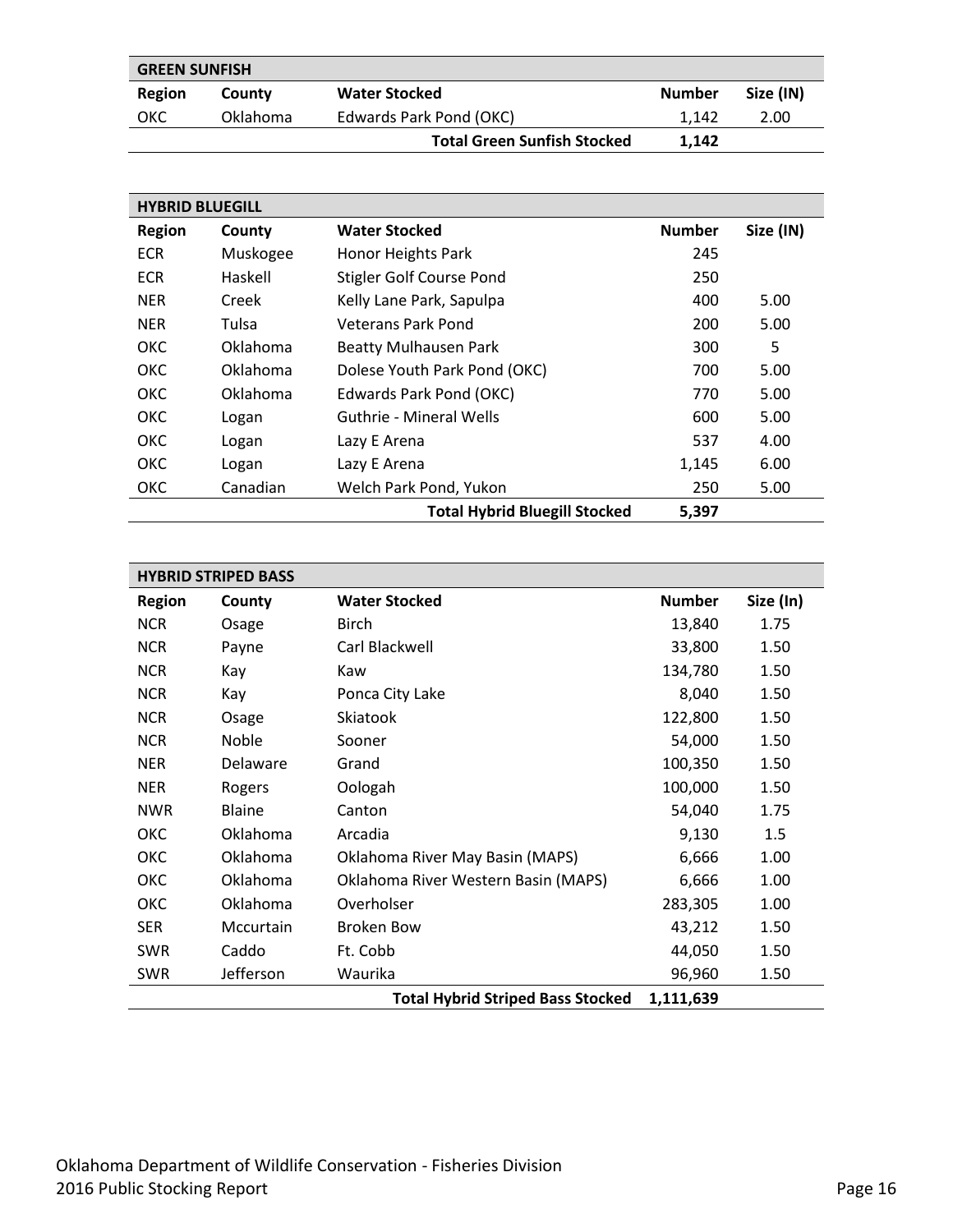<span id="page-16-0"></span>

|               | <b>HYBRID SUNFISH</b> |                                     |               |           |  |  |
|---------------|-----------------------|-------------------------------------|---------------|-----------|--|--|
| <b>Region</b> | County                | <b>Water Stocked</b>                | <b>Number</b> | Size (In) |  |  |
| <b>OKC</b>    | Oklahoma              | Midwest City- Soldier Creek         | 360           | 7.00      |  |  |
| <b>SCR</b>    | Carter                | Ardmore City                        | 275           | 7.00      |  |  |
| <b>SCR</b>    | Marshall              | Big 5 Fishing Clinic                | 300           | 6.00      |  |  |
|               |                       | <b>Total Hybrid Sunfish Stocked</b> | 935           |           |  |  |

<span id="page-16-1"></span>

| <b>NORTHERN LARGEMOUTH BASS</b> |               |                                        |               |           |  |  |
|---------------------------------|---------------|----------------------------------------|---------------|-----------|--|--|
| Region                          | County        | <b>Water Stocked</b>                   | <b>Number</b> | Size (In) |  |  |
| <b>NWR</b>                      | <b>Blaine</b> | Canton                                 | 500           | 3.00      |  |  |
| <b>OKC</b>                      | Oklahoma      | <b>Oklahoma River May Basin (MAPS)</b> | 52            | 3 to 16   |  |  |
|                                 |               | <b>Total Northern LMB Stocked</b>      | 552           |           |  |  |

<span id="page-16-2"></span>

| <b>PADDLEFISH</b> |        |                                 |               |           |  |  |
|-------------------|--------|---------------------------------|---------------|-----------|--|--|
| Region            | County | <b>Water Stocked</b>            | <b>Number</b> | Size (In) |  |  |
| <b>NFR</b>        | Ottawa | Spring River-Grand Lake         | 2.112         | 14.84     |  |  |
|                   |        | <b>Total Paddlefish Stocked</b> | 2,112         |           |  |  |

<span id="page-16-3"></span>

| <b>RAINBOW TROUT</b> |                 |                                    |               |              |  |
|----------------------|-----------------|------------------------------------|---------------|--------------|--|
| <b>Region</b>        | County          | <b>Water Stocked</b>               | <b>Number</b> | Size (In)    |  |
| <b>ECR</b>           | Sequoyah        | Illinois River-Lower               | 47,082        | 10.69-11.83" |  |
| <b>NWR</b>           | Cimarron        | <b>Etling</b>                      | 15,940        | $9 - 14"$    |  |
| <b>NWR</b>           | <b>Blaine</b>   | Watonga                            | 12,160        | 14.00        |  |
| <b>NWR</b>           | <b>Blaine</b>   | Watonga                            | 4,148         | $9 - 14$     |  |
| <b>OKC</b>           | <b>Oklahoma</b> | Dolese Youth Park Pond (OKC)       | 880           | 10.00        |  |
| ОКС                  | Oklahoma        | Dolese Youth Park Pond (OKC)       | 1,798         | 12.00        |  |
| ОКС                  | Oklahoma        | Dolese Youth Park Pond (OKC)       | 2,307         | 14.00        |  |
| <b>SCR</b>           | Johnston        | <b>Blue River</b>                  | 37,672        | 10.69-11.52  |  |
| <b>SCR</b>           | Johnston        | <b>Blue River</b>                  | 13,289        | $8 - 24"$    |  |
| <b>SER</b>           | Latimer         | <b>Fourche Maline River</b>        | 5,986         | 9.00         |  |
| <b>SER</b>           | Latimer         | <b>Fourche Maline River</b>        | 241           | $14 - 25$    |  |
| <b>SER</b>           | Mccurtain       | <b>Mountain Fork</b>               | 64,937        | 9.00         |  |
| <b>SER</b>           | Mccurtain       | <b>Mountain Fork</b>               | 16,000        | 10.85-11.89" |  |
| <b>SER</b>           | Mccurtain       | <b>Mountain Fork</b>               | 2,067         | 14-25        |  |
| <b>SWR</b>           | Comanche        | <b>Medicine Creek</b>              | 3,878         | catchable    |  |
|                      |                 | <b>Total Rainbow Trout Stocked</b> | 228,385       |              |  |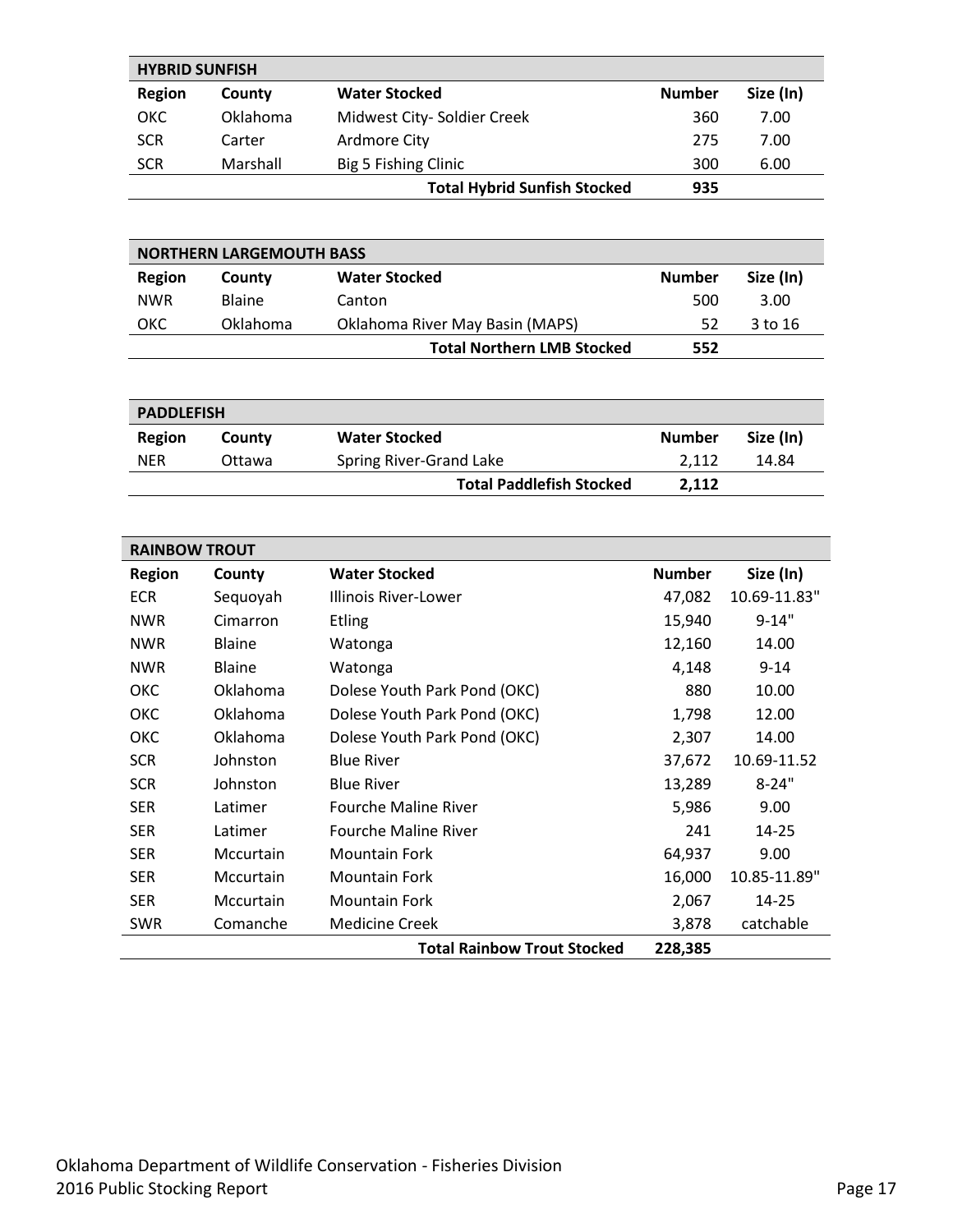<span id="page-17-0"></span>

| <b>REDEAR SUNFISH</b> |                 |                             |        |           |  |  |
|-----------------------|-----------------|-----------------------------|--------|-----------|--|--|
| Region                | County          | <b>Water Stocked</b>        | Number | Size (In) |  |  |
| OKC                   | <b>Oklahoma</b> | Edwards Park Pond (OKC)     | 16     | 2.00      |  |  |
|                       |                 | <b>Total Redear Stocked</b> | 16     |           |  |  |

<span id="page-17-1"></span>

| <b>SAUGEYE</b> |                 |                           |                              |               |             |
|----------------|-----------------|---------------------------|------------------------------|---------------|-------------|
| <b>Region</b>  | County          | <b>Water Stocked</b>      |                              | <b>Number</b> | <b>Size</b> |
| <b>CR</b>      | Hughes          | Holdenville City          |                              | 13,200        | 1.50        |
| <b>CR</b>      | Pottawatomie    | Shawnee #1                |                              | 26,400        | 1.50        |
| <b>CR</b>      | Pottawatomie    | Shawnee #2                |                              | 52,360        | 1.50        |
| <b>CR</b>      | Seminole        | Wewoka                    |                              | 17,160        | 1.50        |
| <b>NCR</b>     | Osage           | Bluestem, Osage           |                              | 21,000        | 1.50        |
| <b>NCR</b>     | Payne           | Carl Blackwell            |                              | 67,600        | 1.50        |
| <b>NCR</b>     | Noble           | McMurtry                  |                              | 34,600        | 1.50        |
| <b>NCR</b>     | Kay             | Ponca City Lake           |                              | 21,000        | 1.50        |
| <b>NCR</b>     | Osage           | Shell Lake                |                              | 18,900        | 1.50        |
| <b>NCR</b>     | Noble           | Sooner                    |                              | 65,250        | 1.25        |
| <b>NCR</b>     | Noble           | Sooner                    |                              | 42,750        | 1.50        |
| <b>NWR</b>     | Alfalfa         | <b>Great Salt Plains</b>  |                              | 110,600       | 1.50        |
| ОКС            | Canadian        | El Reno City              |                              | 5,000         | 1.50        |
| ОКС            | Cleveland       | Lake Thunderbird          |                              | 147,800       | 1.50        |
| ОКС            | Garvin          | Pauls Valley City         |                              | 11,700        | 1.50        |
| <b>SCR</b>     | Atoka           | Bluestem, Atoka           |                              | 7,200         | 1.50        |
| <b>SCR</b>     | Carter          | <b>Healdton City Lake</b> |                              | 31,680        | 1.50        |
| <b>SCR</b>     | Carter          | Jean Neustadt             |                              | 48,000        | 1.50        |
| <b>SWR</b>     | Washita         | <b>Clinton City</b>       |                              | 3,350         | 1.50        |
| <b>SWR</b>     | <b>Stephens</b> | Duncan Lake               |                              | 9,900         | 1.50        |
| <b>SWR</b>     | Beckham         | Elk City                  |                              | 4,800         | 1.50        |
| <b>SWR</b>     | Comanche        | Ellsworth                 |                              | 51,230        | 1.50        |
| <b>SWR</b>     | Caddo           | Ft. Cobb                  |                              | 82,155        | 1.50        |
| <b>SWR</b>     | Caddo           | Ft. Cobb                  |                              | 200,000       | fry         |
| <b>SWR</b>     | Grady           | Taylor                    |                              | 4,540         | 1.50        |
| <b>SWR</b>     | Kiowa           | <b>Tom Steed</b>          |                              | 66,310        | 1.50        |
| <b>SWR</b>     | Kiowa           | <b>Tom Steed</b>          |                              | 350,000       | fry         |
| SWR            | Jefferson       | Waurika                   |                              | 103,920       | 1.50        |
|                |                 |                           | <b>Total Saugeye Stocked</b> | 1,618,405     |             |

<span id="page-17-2"></span>

| <b>STRIPED BASS</b> |              |                                   |         |           |  |
|---------------------|--------------|-----------------------------------|---------|-----------|--|
| Region              | County       | <b>Water Stocked</b>              | Number  | Size (In) |  |
| <b>NCR</b>          | <b>Noble</b> | Sooner                            | 200,000 | trv       |  |
|                     |              | <b>Total Striped Bass Stocked</b> | 200,000 |           |  |